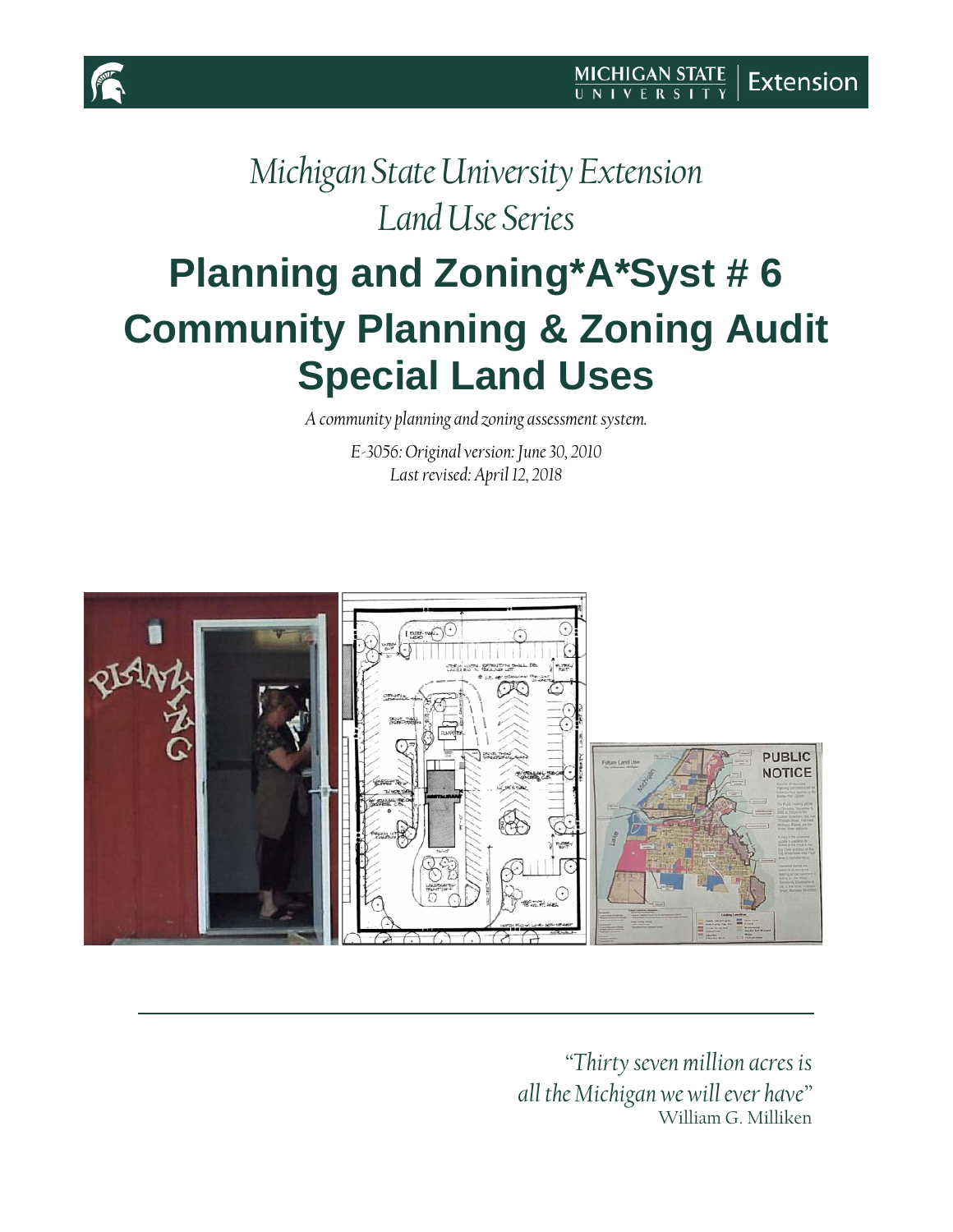This is a fact sheet developed by experts on the topic(s) covered within MSU Extension. Its intent and use is to assist Michigan communities making public policy decisions on these issues. This work refers to university-based peer reviewed research, when available and conclusive, and based on the parameters of the law as it relates to the topic(s) in Michigan. This document is written for use in Michigan and is based only on Michigan law and statute. One should not assume the concepts and rules for zoning or other regulation by Michigan municipalities and counties apply in other states. In most cases they do not. This is not original research or a study proposing new findings or conclusions.

#### **Contents**

## <span id="page-1-0"></span>**Chapter 1: Introduction**

The *Community Planning and Zoning Audit* is a comprehensive assessment of local government planning and zoning in Michigan. It covers basic topics and practices that members of every local planning and zoning entity should understand and should be doing. Each chapter of the *Community Planning and Zoning Audit* contains key points in the format of questions, checklists, and tables to assess your community's land use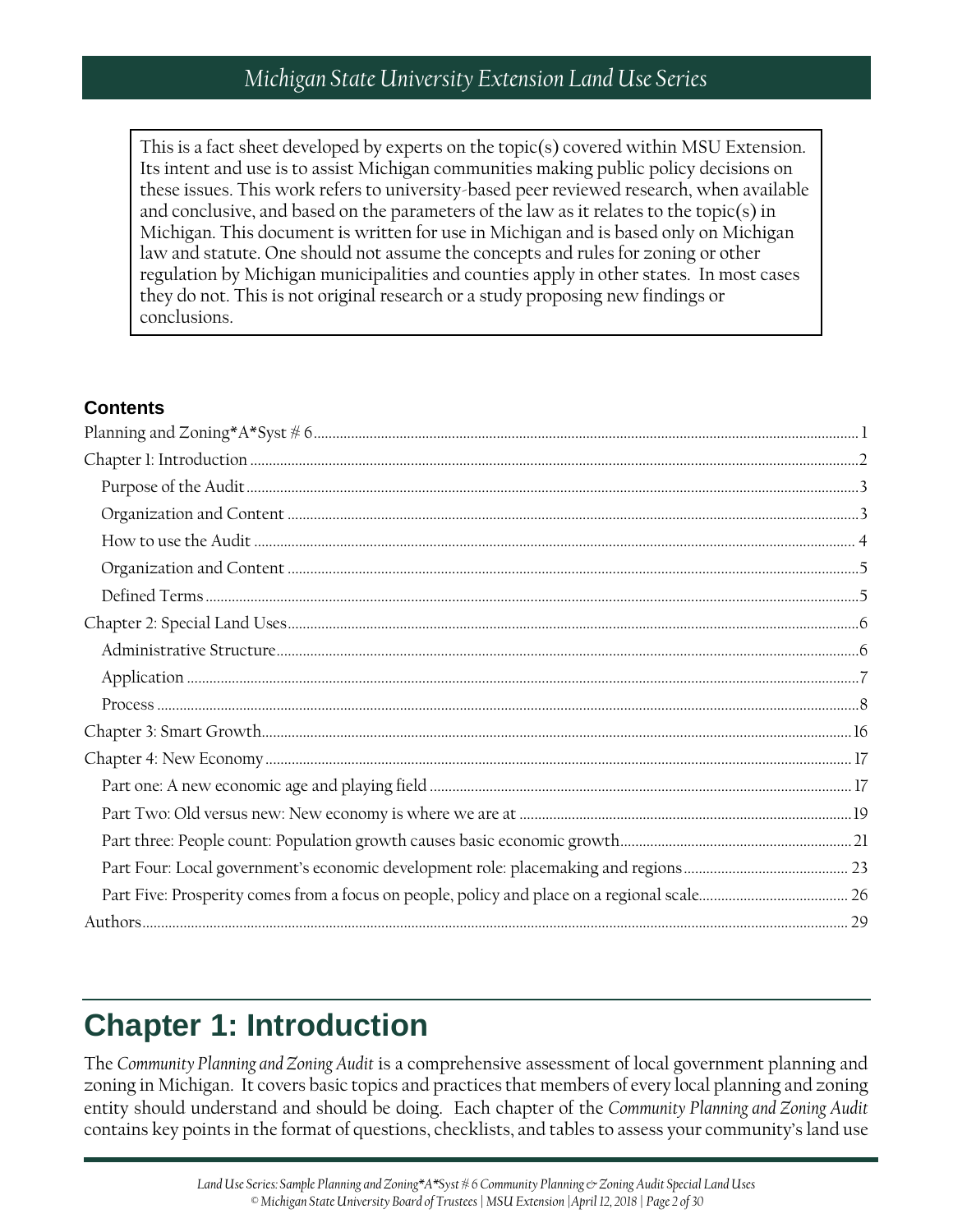planning and zoning, including the adoption and amendment process, day-to-day administration and record keeping, and decision making about special land uses, planned unit developments, and site plan reviews.

### <span id="page-2-0"></span>**Purpose of the Audit**

The *Community Planning and Zoning Audit* is intended for use by local units of government in Michigan to help perform a self-evaluation of the basics of the community's planning and zoning system. The reason for doing an assessment is to learn of shortcomings and problems before they become controversial issues. As a result of going through this booklet, local officials will be alerted to things that need "fixing" and deficiencies in the community's files. The document helps accomplish three objectives:

- **1.** Identify liability risks from not following proper procedures and practices, and not having adequate documentation of those procedures and practices.
- **2.** Learn to better manage the planning and zoning administration in your community.
- **3.** Take corrective steps to improve your planning and zoning system.

### <span id="page-2-1"></span>**Organization and Content**

This publication is one of a series of 11 Michigan State University Extension *Community Planning and Zoning Audits* available to walk a community through a performance audit. Topics are:

- **1.** Basic Setup (MSU Extension bulletin number E-3051) makes sure that your planning commission and zoning board of appeals are set up properly and a system is in place to make sure the community keeps up-to-date.
- **2.** The Plan (E-3052) reviews the process of plan and plan amendment adoption (to make sure that it was done properly) and reviews of an existing plan to determine if it needs to be updated, and reviews what should be in a plan.
- **3.** Planning Coordination (E-3053) covers the process of coordination with neighboring government planning (review of each other's plans); coordination with state, federal and other government agencies; coordination practices; and joint planning commissions.
- **4.** The Zoning Ordinance (E-3054) reviews the process of zoning ordinance and zoning amendment adoption (to make sure that it was done properly) and what needs to be in the file to document that the proper steps were taken. This publication also reviews what should be in a zoning ordinance.
- **5.** Administrative Structure (E-3055) provides a performance audit for the operation of the planning commission, zoning administrator, and zoning board of appeals. It covers office procedures, job descriptions, filing systems, bylaws, rules of procedure, compliance with the Open Meetings Act, minutes, and process for meetings and decision making.
- **6.** Special Land Uses (E-3056) provides a review of the administrative structure for handling special use permits: pre-applications, applications, public notification, record keeping, and use of standards in making decisions.
- **7.** Planned Unit Development (E-3057) provides a review of the administrative structure for handling planned unit development handled as a special use permit and as a zoning amendment: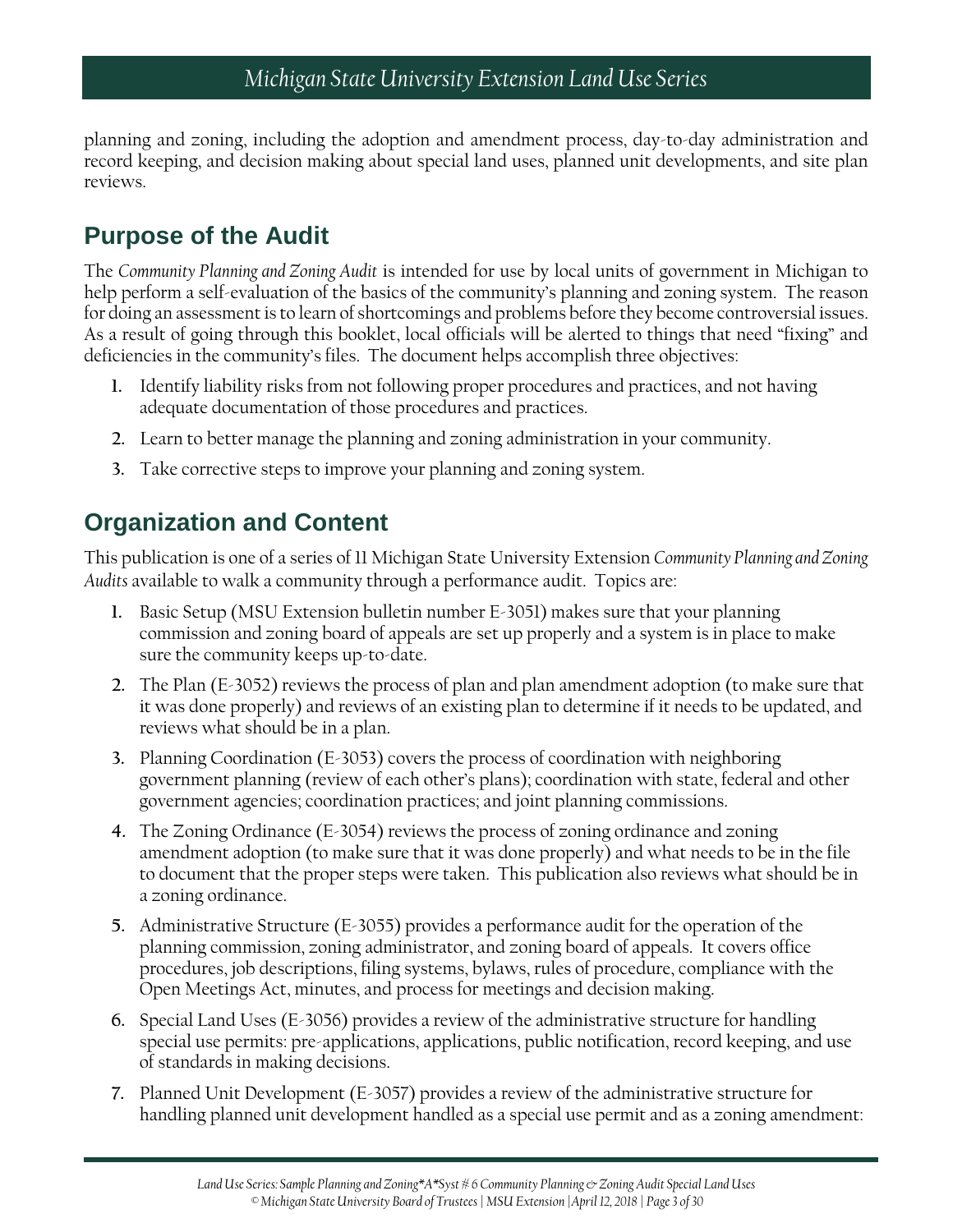pre-applications, applications, public notification, record keeping, and use of standards in making special use decisions or basis in the plan for zoning amendment decisions.

- **8.** Site Plan Review (E-3058) provides a review of the administrative structure for handling site plan reviews: applications, public notification, record keeping, and use of standards in making decisions.
- **9.** Capital Improvement Program (E-3104) provides a review of the process of creating an annual capital improvement program (CIP).
- **10.** Subdivision and Land Splitting Reviews (E-3105) provides a review of the administrative structure for handling land divisions, subdivisions or plats, site-condominiums, lot splits, and certified plats: preapplication meetings with the developer, public notification, plat review, record keeping, and use of standards in making decisions.
- **11.** Capital Improvements Review (E-3106) provides a review of the process for the planning commission to review and comment on local government construction projects (which are otherwise not subject to zoning), and outlines how this review can be used as a constructive way to ensure that government-funded projects comply with the adopted plan and local ordinances.

Each of these Community Planning and Zoning Audits is available at http://web2.msue.msu.edu/bulletins/subjectsearch.cfm and www.msue.msu.edu/lu, and from your county Extension office.

### <span id="page-3-0"></span>**How to use the Audit**

The *Community Planning and Zoning Audit* is not difficult to complete. However, it does take time and the ability to search for and find various records in your local government. The actions taken as a result of this exercise should help reduce liability risk and improve your community's planning and zoning program.

The *Community Planning and Zoning Audit* can be utilized by local units of government in a variety of ways. A community can go through this booklet as a group (e.g., the planning commission or a subcommittee) or a community can have an individual do so. The advantage of performing the assessment as a group is that reviewing the community's documents and files in detail is a great educational experience for local officials. Alternatively, a staff person within the planning department may be able to perform the audit quicker because of having greater familiarity with how the unit or government maintains its records.

Additionally, a community can perform the *Community Planning and Zoning Audit* with certain chapters reviewed by various groups or individuals. For instance, the planning commission could review a few chapters of the audit while the zoning board of appeals addresses another set, and the legislative body performs the evaluations in the remaining chapters. Regardless of the approach taken, the main idea is to take the time to find out where various documents are and to make sure that proper documentation is on file. Then, where necessary, take action to correct any shortcomings.

Upon completion, if your community still has questions or wants help, please contact your county Extension office. They can contact the Michigan State University Land Use Team to provide further assistance and educational programming.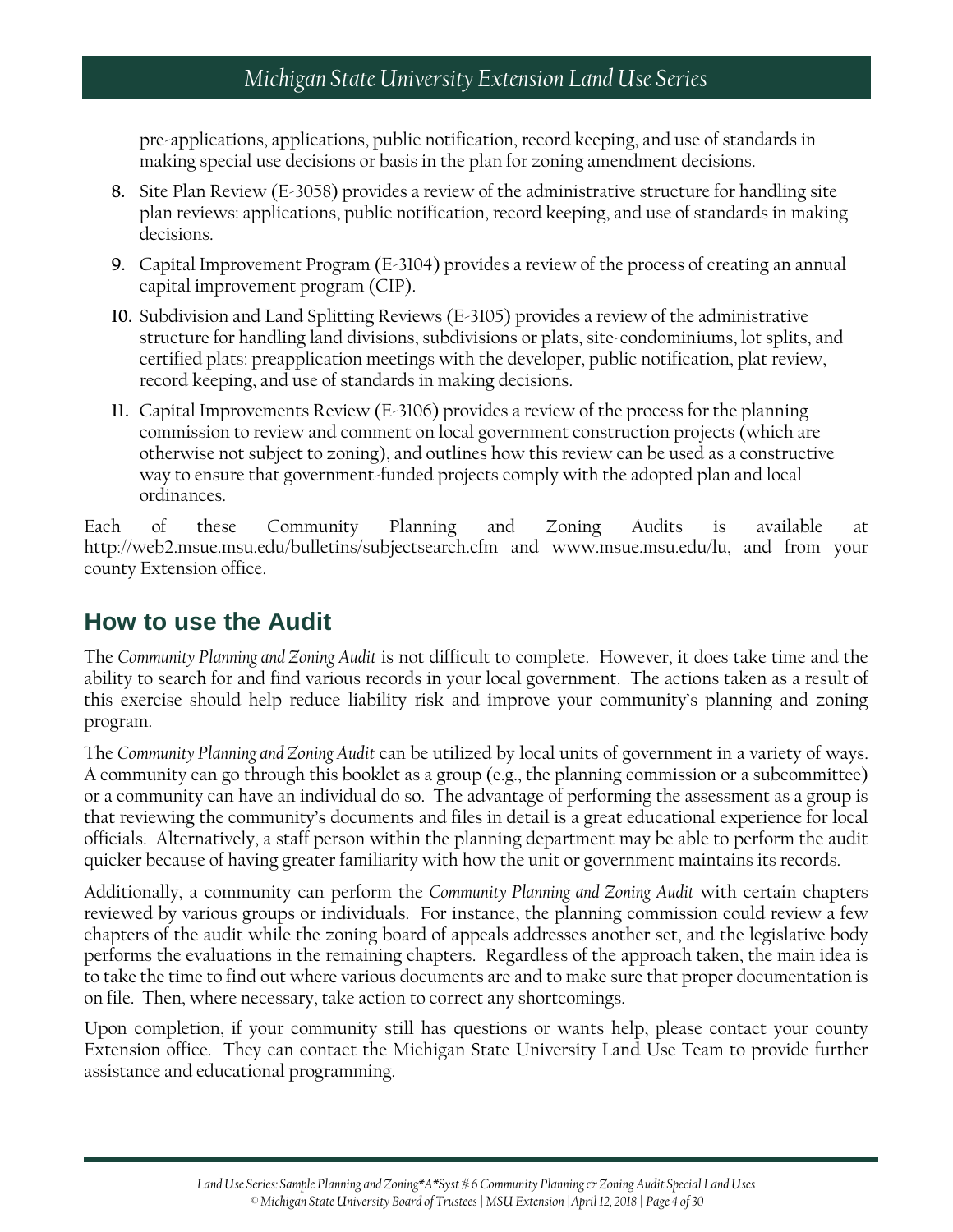### <span id="page-4-0"></span>**Organization and Content**

The *Community Planning and Zoning Audit* contains the following chapters:

- **1.** Introduction.
- **2.** Special Land Uses.
- **3.** Smart Growth.
- **4.** New Economy.

The audit is based on Michigan Public Act 110 of 2006, as amended (the Michigan Zoning Enabling Act, M.C.L. 125.3101 *et seq.*), Public Act 33 of 2008 (the Michigan Planning Enabling Act, M.C.L. 125.3801 *et seq.*), recommendations from members of the MSU Extension Land Use Team, and intergovernmental coordination and plan content "best planning practices" derived from a proposed Coordinated Planning Act developed by the Michigan Association of Planning.

The *Community Planning and Zoning Audit* is not designed to be a substitute for reading and understanding the Michigan Zoning Enabling Act or the Michigan Planning Enabling Act. Nor is this document a substitute for legal advice or for professional planner services. It is important to document each step of the process in planning and zoning a community. Keep detailed minutes, affidavits of publication and mailing, open meeting notices, letters of transmittal, and communications all on file so that years from now they are still available.

### <span id="page-4-1"></span>**Defined Terms**

"Appeals board" means the zoning board of appeals (ZBA).

"Certified" (resolution, minutes, ordinance, etc.) means the keeper of the records for the local unit of government (secretary of the planning commission or clerk of the local unit of government for the planning commission or the clerk of the municipality for the legislative body) provides an affidavit that the copy provided is a true and accurate copy of the document.

"Elected official" means a member of a legislative body.

"Legislative body" refers to the county board of commissioners of a county, the board of trustees of a township, the council of a city or village, or any other similar duly elected representative body of a county, township, city, or village.

"Local unit of government" means a county, township, city, or village.

"Municipality" means a city, village, or township.

"Plan" means any plan or master plan adopted under the Michigan Planning Enabling Act or one of the three former planning acts, regardless of what it is titled.

"Planning commission" means a zoning board, zoning commission,[1](#page-4-2) planning commission, or planning board.<sup>[2](#page-4-3)</sup>

<span id="page-4-2"></span> $\overline{\phantom{a}}$  $1$  On or before July 1, 2011, the duties of the zoning commission or zoning board shall be transferred to a planning commission. Thus, the zoning commission or zoning board will no longer exist (M.C.L. 125.3301(2)).

<span id="page-4-3"></span><sup>2</sup> Starting on Sept 1, 2008, "planning boards" need to be named "planning commissions" even if a charter, ordinance, or resolution says otherwise (M.C.L. 125.3811(1)).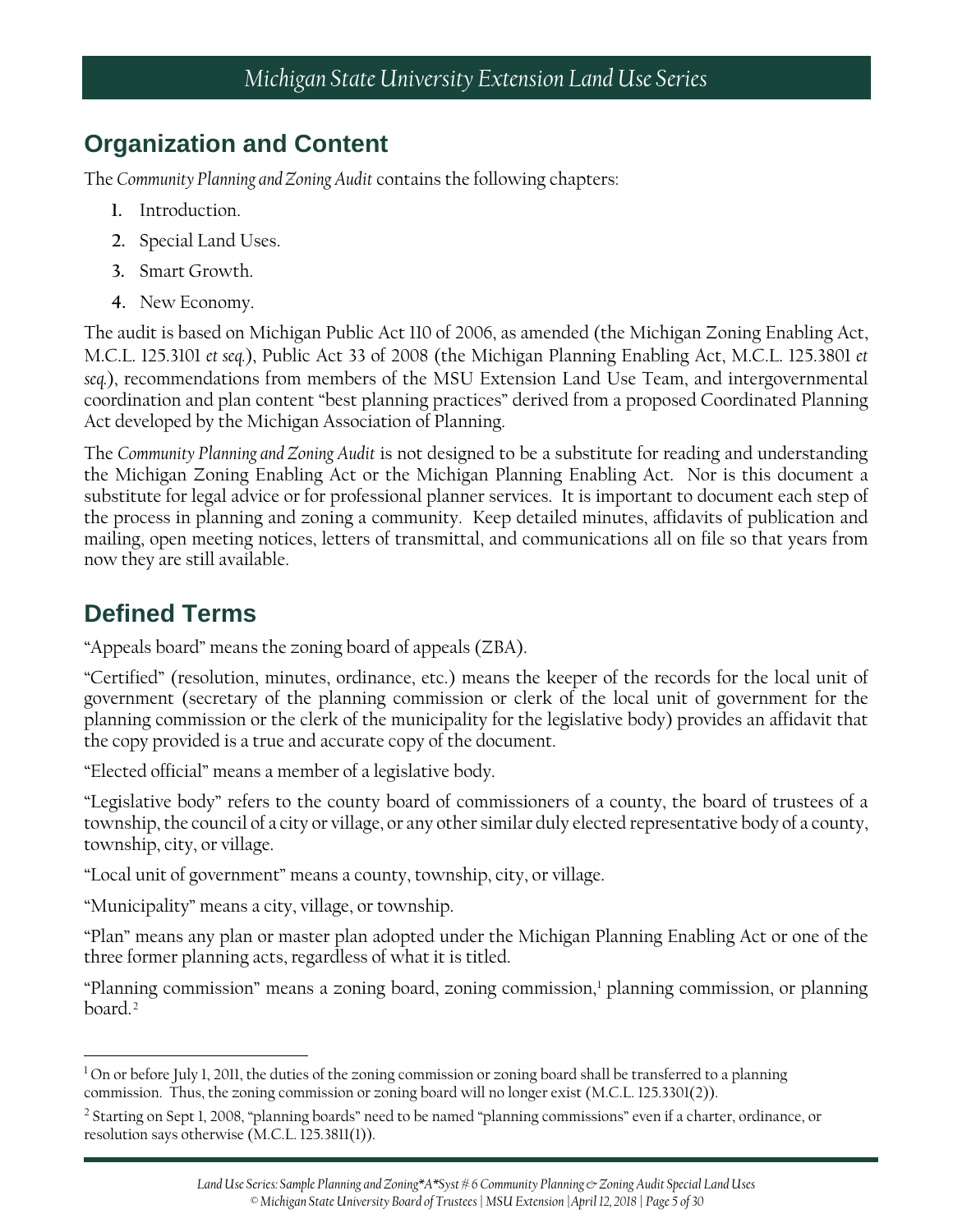## <span id="page-5-0"></span>**Chapter 2: Special Land Uses**

The purpose of this chapter is to review the process for administering special land use permits. It covers operations and practices at public meetings, the office procedures of the zoning administrator, and more.

To conduct this review, you will need the following things:

- **1.** The minutes of the planning commission for the past year.
- **2.** A copy of the current zoning ordinance.
- **3.** Access to case files for permits.
- **4.** Access to the zoning administrator's office records and file system.
- **5.** A copy of the zoning administrator's office policies or procedure manual(s).
- **6.** A copy of the Michigan Zoning Enabling Act.
- **7.** A copy of the Open Meetings Act.

### <span id="page-5-1"></span>**Administrative Structure**

#### **Administrative Structure Table**

| Question                                                                                                                                                                                                                               | Affirmative<br>(we are<br>doing it)<br>answer   | Negative (need<br>to correct)<br>answer                                                                                                                                                                                                                                                                                                                     | Action to correct<br>has been done                                                                                                                              |
|----------------------------------------------------------------------------------------------------------------------------------------------------------------------------------------------------------------------------------------|-------------------------------------------------|-------------------------------------------------------------------------------------------------------------------------------------------------------------------------------------------------------------------------------------------------------------------------------------------------------------------------------------------------------------|-----------------------------------------------------------------------------------------------------------------------------------------------------------------|
| 1. Does the ordinance state the name of the body or<br>official responsible for reviewing and granting<br>approval on special land uses (zoning administrator,<br>planning commission, or legislative body)? (M.C.L.<br>125.3502(1)(a) | Yes $\Box$<br>Good. Go to the<br>next question. | No <sub>1</sub><br>This is required by<br>the Michigan Zoning<br>Enabling Act.<br>Amend the zoning<br>ordinance to include<br>a statement on who<br>reviews and grants<br>approval of special<br>use permits.                                                                                                                                               | Check this box: $\Box$<br>to indicate this is an<br>improvement that<br>needs to be done.<br>Check this box: $\Box$<br>to indicate when<br>improvement is done. |
| 2. Does the zoning ordinance clearly state whether<br>an appeal of a decision to grant or deny a special land<br>use may be taken to the zoning board of appeals?<br>(M.C.L. 125.3603(1))                                              | Yes $\Box$<br>Good. Go to the<br>next question. | No <sub>1</sub><br>This is required by<br>the Michigan Zoning<br>Enabling Act. If the<br>ordinance does not<br>say or says it can't, a<br>special use permit<br>decision cannot be<br>appealed to the<br>zoning board of<br>appeals. If that<br>avenue of appeal is<br>desired, amend the<br>zoning ordinance to<br>indicate such an<br>appeal can be made. | Check this box: $\Box$<br>to indicate this is an<br>improvement that<br>needs to be done.<br>Check this box: $\Box$<br>to indicate when<br>improvement is done. |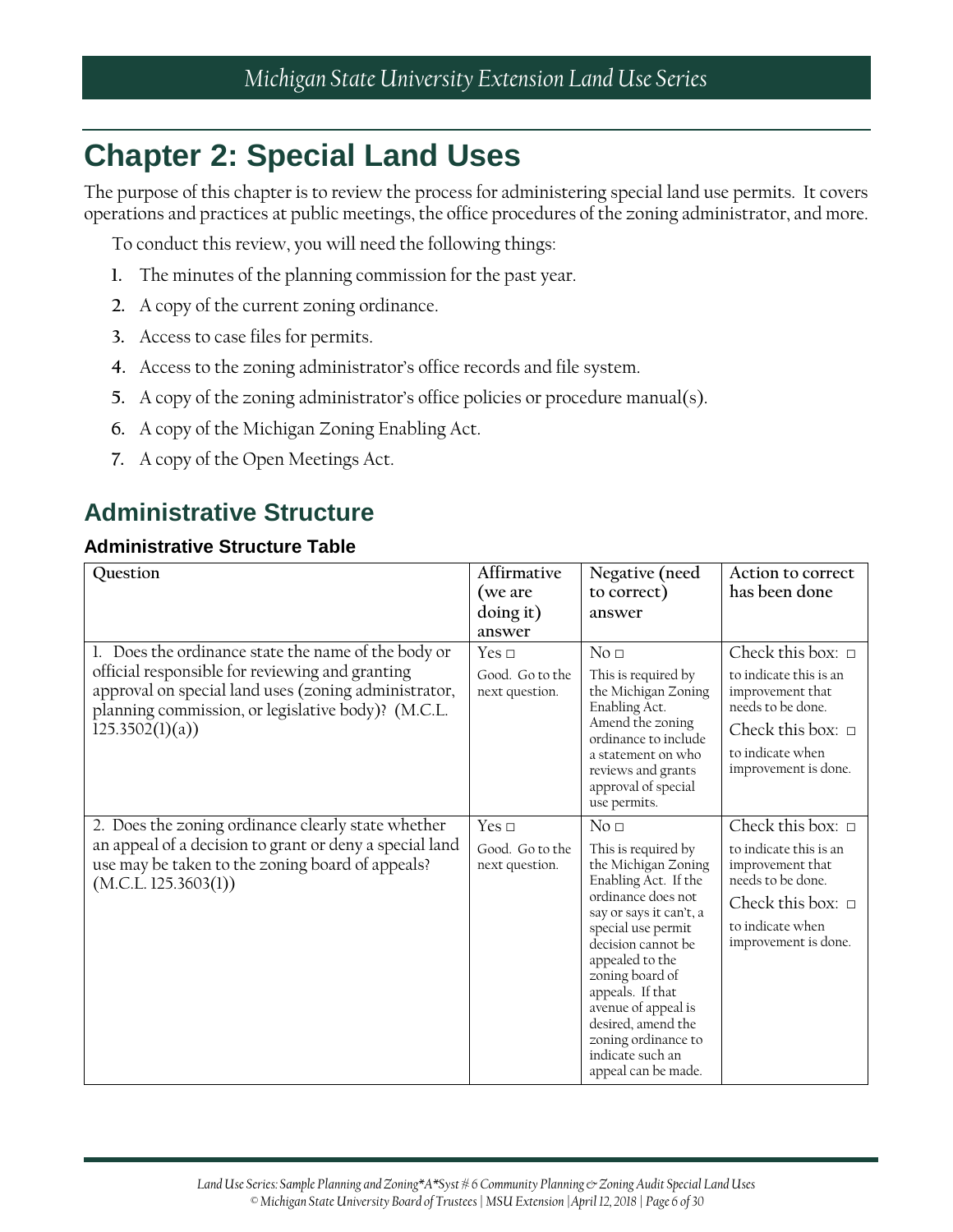### <span id="page-6-0"></span>**Application**

#### **Preapplication Table**

| Question                                                                                                                              | Affirmative<br>(we are<br>doing it)<br>answer            | Negative (need<br>to correct)<br>answer                                                                                                               | Action to correct<br>has been done                                                                                                                              |
|---------------------------------------------------------------------------------------------------------------------------------------|----------------------------------------------------------|-------------------------------------------------------------------------------------------------------------------------------------------------------|-----------------------------------------------------------------------------------------------------------------------------------------------------------------|
| 1. Are there processes and procedures in the zoning<br>ordinance for a preapplication conference before<br>submitting an application? | Yes $\Box$<br>Good. Go to the<br>next question.          | No <sub>1</sub><br>This is a<br>recommended good<br>practice. Consider<br>amending the zoning<br>ordinance to include<br>a preapplication<br>process. | Check this box: $\Box$<br>to indicate this is an<br>improvement that<br>needs to be done.<br>Check this box: $\Box$<br>to indicate when<br>improvement is done. |
| 2. If there is a preapplication process, does the<br>zoning ordinance identify the body or official(s)<br>involved?                   | $N/A$ or Yes $\Box$<br>Good. Go to the<br>next question. | No <sub>1</sub><br>This is a<br>recommended good<br>practice. Consider<br>amending the zoning<br>ordinance to include<br>a preapplication<br>process. | Check this box: $\Box$<br>to indicate this is an<br>improvement that<br>needs to be done.<br>Check this box: $\Box$<br>to indicate when<br>improvement is done. |

#### **Application Table**

| Question                                                                                                                                                                                                                                                                                                                      | Affirmative<br>(we are<br>doing it)<br>answer            | Negative (need<br>to correct)<br>answer                                                                                                                                                          | Action to correct<br>has been done                                                                                                                              |
|-------------------------------------------------------------------------------------------------------------------------------------------------------------------------------------------------------------------------------------------------------------------------------------------------------------------------------|----------------------------------------------------------|--------------------------------------------------------------------------------------------------------------------------------------------------------------------------------------------------|-----------------------------------------------------------------------------------------------------------------------------------------------------------------|
| 3. Are the forms and information available on the<br>special use permit application process and<br>supporting materials required for the application<br>that include, at a minimum, the following?<br>a. Application form.<br>b. Requirements for special use permit applications.<br>c. Application and other fee schedules. | Yes $\sqcap$<br>Good. Go to the<br>next question.        | No <sub>1</sub><br>This is recommended<br>but not required. If<br>desired, design and<br>make available<br>various forms and<br>information bulletins<br>for special use permit<br>applications. | Check this box: $\Box$<br>to indicate this is an<br>improvement that<br>needs to be done.<br>Check this box: $\Box$<br>to indicate when<br>improvement is done. |
| 4. Does the ordinance contain the procedures and a<br>list of supporting materials and fees required for<br>completing the application, review, and approval of<br>special land use requests? (M.C.L. 125.3502(1))                                                                                                            | $N/A$ or Yes $\Box$<br>Good. Go to the<br>next question. | $N_0 \square$<br>This is required by<br>the Michigan Zoning<br>Enabling Act (except<br>for the fees). Amend<br>the zoning ordinance<br>to include these<br>provisions.                           | Check this box: $\Box$<br>to indicate this is an<br>improvement that<br>needs to be done.<br>Check this box: $\Box$<br>to indicate when<br>improvement is done. |
| 5. Does the material required for the application<br>include a site plan? (M.C.L. 125.3501(3))                                                                                                                                                                                                                                | $N/A$ or Yes $\Box$<br>Good. Go to the<br>next question. | No <sub>□</sub><br>This is required by<br>the Michigan Zoning<br>Enabling Act.<br>Amend the zoning<br>ordinance to include<br>this requirement.                                                  | Check this box: $\Box$<br>to indicate this is an<br>improvement that<br>needs to be done.<br>Check this box: $\Box$<br>to indicate when<br>improvement is done. |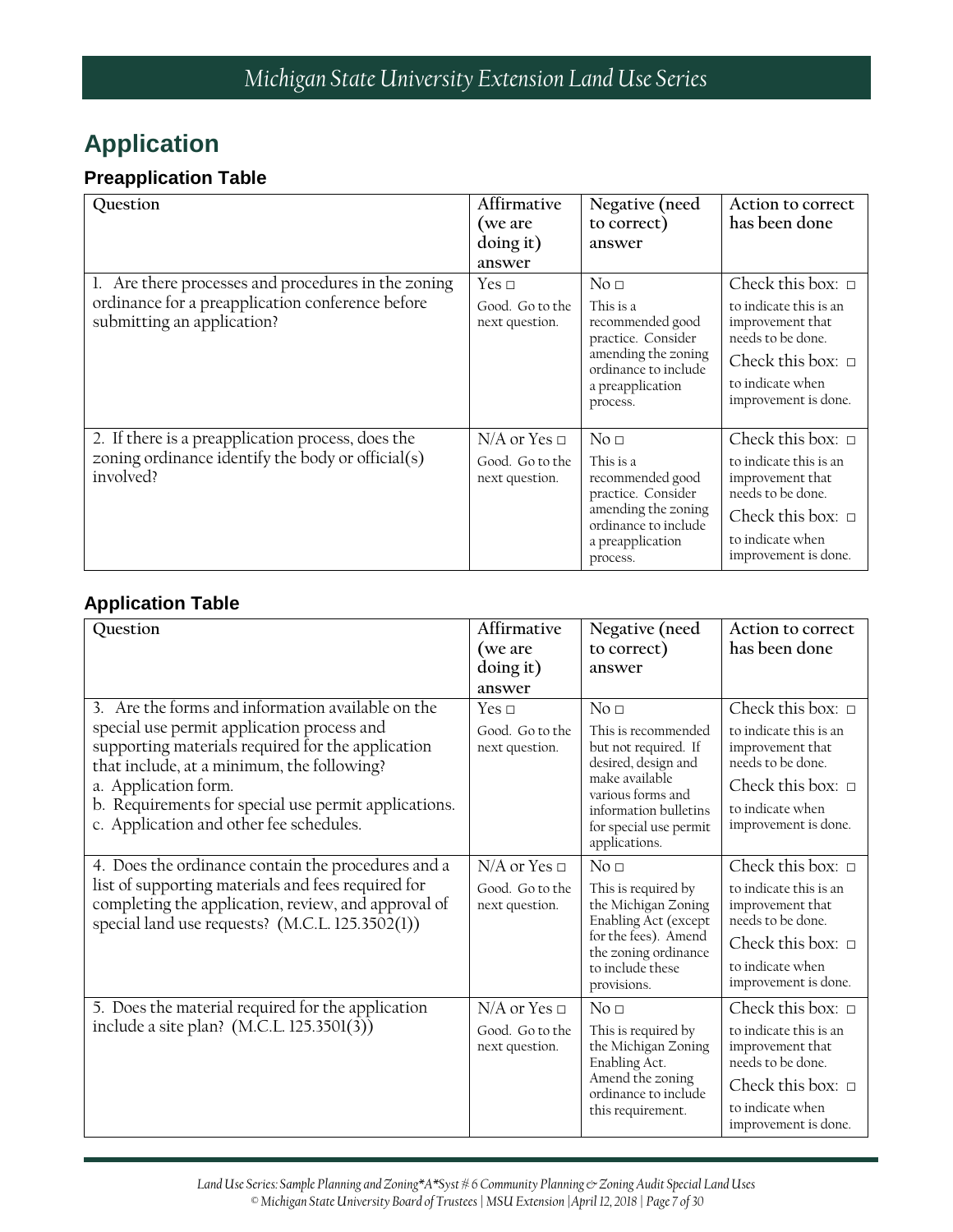| Question                                                                                                                                                                                                                                                                        | Affirmative<br>(we are<br>doing it)<br>answer            | Negative (need<br>to correct)<br>answer                                                                                                                                                                                                                                 | Action to correct<br>has been done                                                                                                                              |
|---------------------------------------------------------------------------------------------------------------------------------------------------------------------------------------------------------------------------------------------------------------------------------|----------------------------------------------------------|-------------------------------------------------------------------------------------------------------------------------------------------------------------------------------------------------------------------------------------------------------------------------|-----------------------------------------------------------------------------------------------------------------------------------------------------------------|
| 6. Does the ordinance specify the person or body<br>responsible for reviewing the special land use<br>application to determine that:<br>a. All the required information is complete?<br>b. The proposed use is permitted in the desired<br>district by special land use permit? | $N/A$ or Yes $\Box$<br>Good. Go to the<br>next question. | No <sub>□</sub><br>This is recommended<br>but not required. If<br>desired, amend the<br>zoning ordinance to<br>include this<br>provision.                                                                                                                               | Check this box: $\Box$<br>to indicate this is an<br>improvement that<br>needs to be done.<br>Check this box: $\Box$<br>to indicate when<br>improvement is done. |
| 7. If the application is complete, does the reviewing<br>official prepare a staff report on the special land use<br>application for the approving body?                                                                                                                         | $N/A$ or Yes $\Box$<br>Good. Go to the<br>next question. | No <sub>□</sub><br>This is recommended<br>but not required. If<br>desired, amend the<br>zoning ordinance, job<br>description, scope of<br>services, or office<br>policy/procedure<br>manual (whichever<br>document is<br>appropriate) to<br>require this to be<br>done. | Check this box: $\Box$<br>to indicate this is an<br>improvement that<br>needs to be done.<br>Check this box: $\Box$<br>to indicate when<br>improvement is done. |

### <span id="page-7-0"></span>**Process**

#### **Ordinance Standards Table**

| Question                                                                                                                                                      | Affirmative<br>(we are<br>doing it)<br>answer   | Negative (need<br>to correct)<br>answer                                                                                                                                                                                                                                                                                                              | Action to correct<br>has been done                                                                                                                              |
|---------------------------------------------------------------------------------------------------------------------------------------------------------------|-------------------------------------------------|------------------------------------------------------------------------------------------------------------------------------------------------------------------------------------------------------------------------------------------------------------------------------------------------------------------------------------------------------|-----------------------------------------------------------------------------------------------------------------------------------------------------------------|
| 1. Does the ordinance specifically list the land uses<br>that require special land use approval? (M.C.L.<br>125.3502(1)(a)                                    | Yes $\Box$<br>Good. Go to the<br>next question. | No <sub>□</sub><br>This is required by<br>the Michigan Zoning<br>Enabling Act. If the<br>ordinance does not,<br>then special uses are<br>not allowed, at least<br>in that district. If<br>special uses are<br>desired to be<br>possible, amend the<br>ordinance to include<br>a specific list of what<br>possible special uses<br>may be considered. | Check this box: $\Box$<br>to indicate this is an<br>improvement that<br>needs to be done.<br>Check this box: $\Box$<br>to indicate when<br>improvement is done. |
| 2. Does the zoning ordinance contain standards<br>upon which decisions on requests for special land<br>use approval shall be based? $(M.C.L. 125.3502(1)(b))$ | Yes $\Box$<br>Good. Go to the<br>next question. | No <sub>□</sub><br>This is required by<br>the Michigan Zoning<br>Enabling Act.<br>Amend the zoning<br>ordinance to include<br>special use permit<br>approval standards.                                                                                                                                                                              | Check this box: $\Box$<br>to indicate this is an<br>improvement that<br>needs to be done.<br>Check this box: $\Box$<br>to indicate when<br>improvement is done. |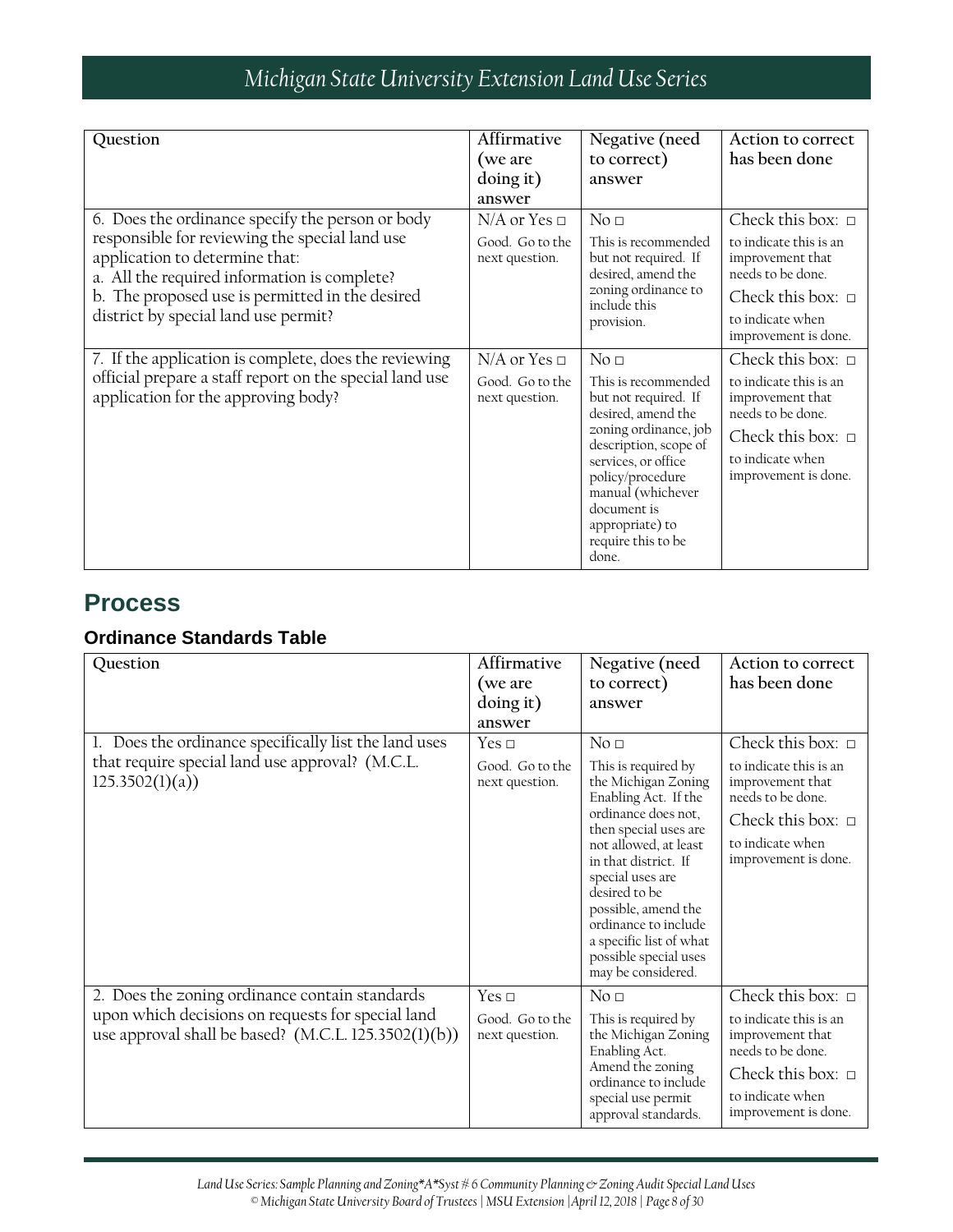| Question                                                                                                                                                                                                                                                                                                                                                                                                                                                                                                                                                                                                   | Affirmative<br>(we are<br>doing it)<br>answer     | Negative (need<br>to correct)<br>answer                                                                                                                                                                      | Action to correct<br>has been done                                                                                                                                 |
|------------------------------------------------------------------------------------------------------------------------------------------------------------------------------------------------------------------------------------------------------------------------------------------------------------------------------------------------------------------------------------------------------------------------------------------------------------------------------------------------------------------------------------------------------------------------------------------------------------|---------------------------------------------------|--------------------------------------------------------------------------------------------------------------------------------------------------------------------------------------------------------------|--------------------------------------------------------------------------------------------------------------------------------------------------------------------|
| 3. Are there specific standards in the zoning<br>ordinance for each possible type of special use in<br>addition to, at a minimum, the following generic<br>standards:<br>a. The special land use is compatible with adjacent<br>uses of land.<br>b. The special land use is compatible with the<br>natural environment.<br>c. The special land use is compatible with the<br>capacities of public services and facilities affected by<br>the land use.<br>d. The special land use is compatible with the public<br>health, safety, and welfare of the local unit of<br>government.<br>(M.C.L. 125.3504(2)) | Yes $\sqcap$<br>Good. Go to the<br>next question. | No <sub>1</sub><br>This is required by<br>the Michigan Zoning<br>Enabling Act.<br>Amend the zoning<br>ordinance to include<br>special use permit<br>approval standards.                                      | Check this box: $\Box$<br>to indicate this is an<br>improvement that<br>needs to be done.<br>Check this box: $\Box$<br>to indicate when<br>improvement is done.    |
| 4. Are review standards included in the zoning<br>ordinance for the site plan review? (M.C.L.<br>125.3501(4)                                                                                                                                                                                                                                                                                                                                                                                                                                                                                               | Yes $\Box$<br>Good. Go to the<br>next question.   | No <sub>□</sub><br>This is required by<br>the Michigan Zoning<br>Enabling Act.<br>Amend the zoning<br>ordinance to include<br>site plan review<br>approval standards.                                        | Check this box: $\Box$<br>to indicate this is an<br>improvement that<br>needs to be done.<br>Check this box: $\Box$<br>to indicate when<br>improvement is done.    |
| 5. Is the process for amending an approved special<br>land use permit outlined in the zoning ordinance?<br>(M.C.L. 125.3504(5))                                                                                                                                                                                                                                                                                                                                                                                                                                                                            | Yes $\sqcap$<br>Good. Go to the<br>next question. | No <sub>□</sub><br>This is required by<br>the Michigan Zoning<br>Enabling Act.<br>Amend the zoning<br>ordinance<br>immediately to<br>include a process for<br>amending an<br>approved special use<br>permit. | Check this box: $\Box$<br>to indicate this is an<br>improvement that<br>needs to be done.<br>Check this box: $\Box$<br>to indicate when<br>improvement is done.    |
| 6. Does the zoning ordinance contain general<br>provisions and standards (including sections on<br>signs, parking, major new developments, etc.)?                                                                                                                                                                                                                                                                                                                                                                                                                                                          | Yes $\Box$<br>Good. Go to the<br>next question.   | No <sub>□</sub><br>This is recommended<br>but not required. If<br>desired, amend the<br>zoning ordinance to<br>add such standards.                                                                           | Check this box: $\square$<br>to indicate this is an<br>improvement that<br>needs to be done.<br>Check this box: $\Box$<br>to indicate when<br>improvement is done. |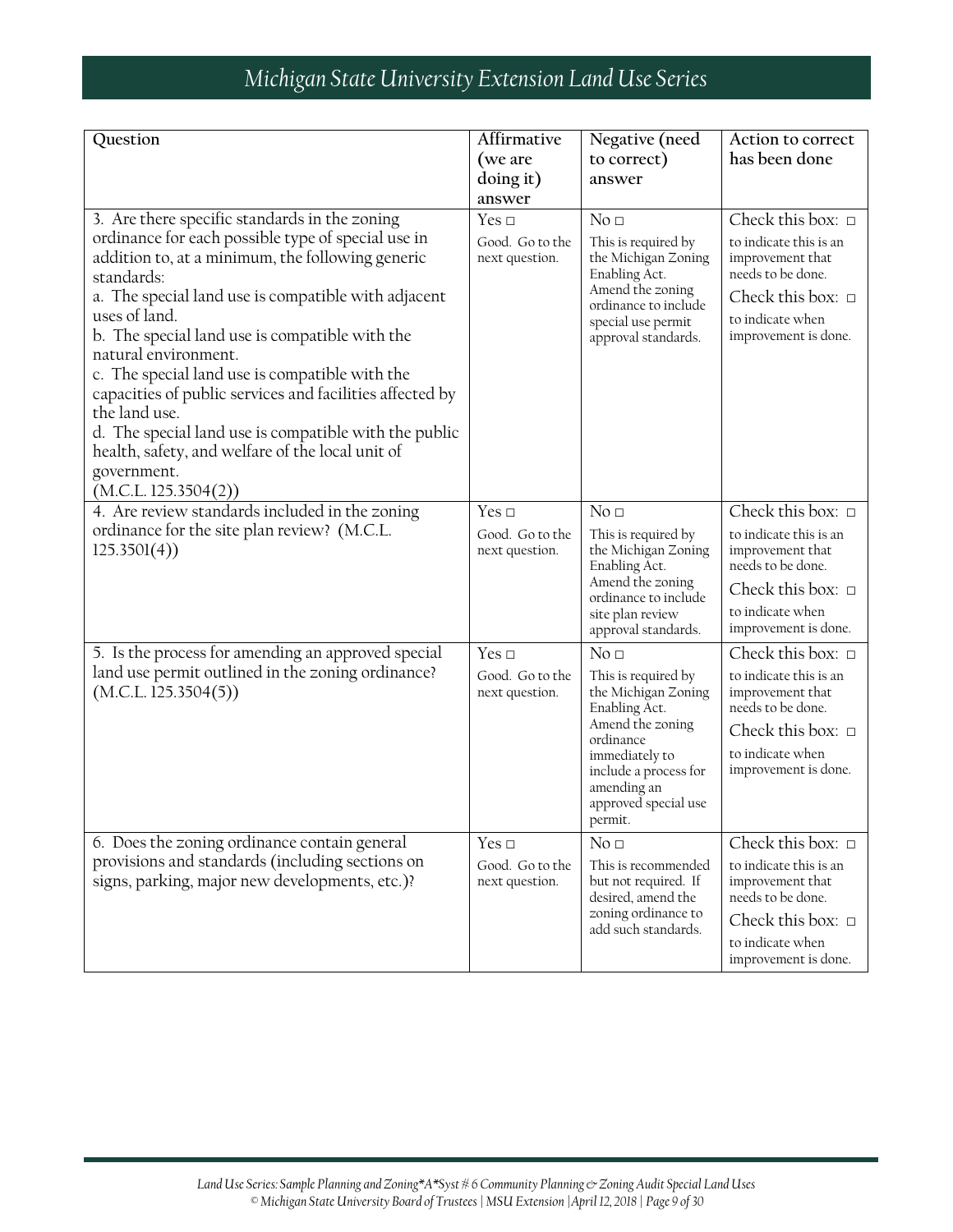#### **Public Notification Table**

| Question                                                                       | Affirmative     | Negative (need                             | Action to correct         |
|--------------------------------------------------------------------------------|-----------------|--------------------------------------------|---------------------------|
|                                                                                | (we are         | to correct)                                | has been done             |
|                                                                                | doing it)       | answer                                     |                           |
|                                                                                | answer          |                                            |                           |
| 7. Is the notice in the file for the application for a                         | Yes $\Box$      | No <sub>□</sub>                            | Check this box: $\square$ |
| special use permit and/or meeting/hearing on the                               | Good. Go to the | This is required by                        | to indicate this is an    |
| special use permit done in compliance with the                                 | next question.  | the Michigan Zoning                        | improvement that          |
| following?                                                                     |                 | Enabling Act. Start<br>any pending special | needs to be done.         |
| a. Published in a newspaper of general circulation.                            |                 | use permit review                          | Check this box: $\Box$    |
| b. Notice given not less than 15 days before the date                          |                 | over with proper                           | to indicate when          |
| the application will be considered for approval.                               |                 | notices. Take steps                        | improvement is done.      |
| c. Notice sent by mail or personal delivery to the                             |                 | to make sure proper<br>notice steps are    |                           |
| owners of property for which approval is being                                 |                 | always followed in                         |                           |
| considered.<br>d. Notice sent by mail or personal delivery to                  |                 | the future                                 |                           |
| persons whose real property is being assessed within                           |                 |                                            |                           |
| 300 feet of the property for which the approval is                             |                 |                                            |                           |
| being considered.                                                              |                 |                                            |                           |
| e. Notice sent by mail or personal delivery to one                             |                 |                                            |                           |
| occupant of each structures/unit within 300 feet of                            |                 |                                            |                           |
| the property (only one notice needs to be sent to                              |                 |                                            |                           |
| each multiple-unit structure with more than four                               |                 |                                            |                           |
| units) for which the approval is being considered.                             |                 |                                            |                           |
| (M.C.L. 125.3103 and 125.3502(2))                                              |                 |                                            |                           |
| 8. Does the content of the notice in the file include                          | Yes $\square$   | No <sub>□</sub>                            | Check this box: $\square$ |
| the following items of information?                                            | Good. Go to the | This is required by                        | to indicate this is an    |
| a. A description of the nature of the request.                                 | next question.  | the Michigan Zoning                        | improvement that          |
| b. The property that is the subject of the request.                            |                 | Enabling Act. Start                        | needs to be done.         |
| c. A listing of all existing street addresses within the                       |                 | any pending special<br>use permit review   | Check this box: $\Box$    |
| property. (Note: addresses do NOT need to be                                   |                 | over with proper                           | to indicate when          |
| created if none exist; other means of identification                           |                 | notices. Take steps                        | improvement is done.      |
| may be used.)                                                                  |                 | to make sure proper<br>notice steps are    |                           |
| d. Indication that any owner or occupant of any                                |                 | always followed in                         |                           |
| property within 300 feet of the subject property or                            |                 | the future.                                |                           |
| the applicant may request a public hearing or the                              |                 |                                            |                           |
| body or official responsible for approving special<br>uses may hold a hearing. |                 |                                            |                           |
| e. When and where the request will be considered,                              |                 |                                            |                           |
| including any public hearing.                                                  |                 |                                            |                           |
| e. When and where written comments on the                                      |                 |                                            |                           |
| request will be received.                                                      |                 |                                            |                           |
| (M.C.L. 125.3103(4) and 125.3502(2))                                           |                 |                                            |                           |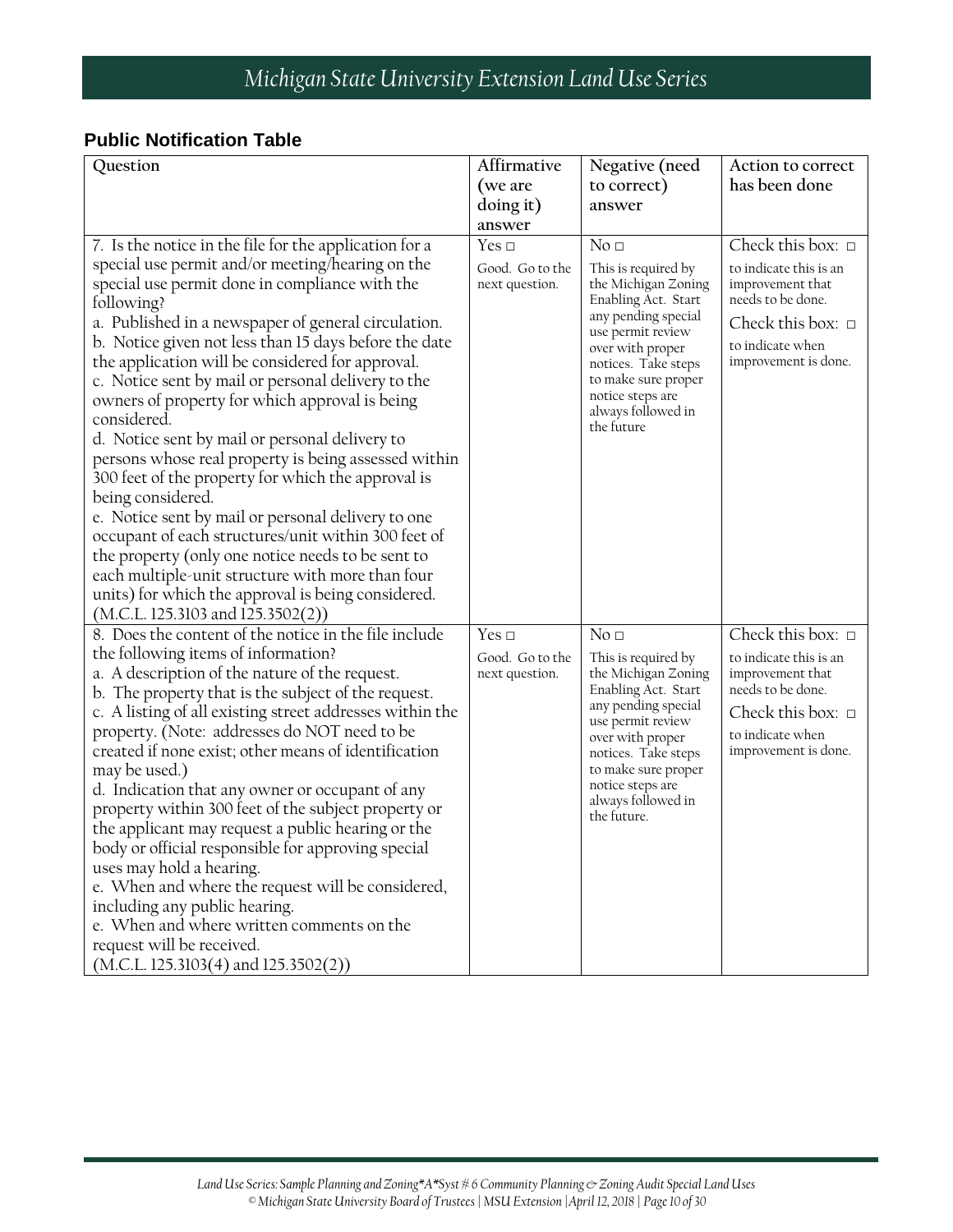| Question<br>9. Does documentation in the file include the<br>following items?                                                                                                                                                                                                                                                                                                                                                                                                                                                                                                                               | Affirmative<br>(we are<br>doing it)<br>answer<br>Yes $\Box$<br>Good. Go to the | Negative (need<br>to correct)<br>answer<br>No <sub>□</sub><br>This is recommended                                                                                                                                                                                         | Action to correct<br>has been done<br>Check this box: $\square$<br>to indicate this is an                                             |
|-------------------------------------------------------------------------------------------------------------------------------------------------------------------------------------------------------------------------------------------------------------------------------------------------------------------------------------------------------------------------------------------------------------------------------------------------------------------------------------------------------------------------------------------------------------------------------------------------------------|--------------------------------------------------------------------------------|---------------------------------------------------------------------------------------------------------------------------------------------------------------------------------------------------------------------------------------------------------------------------|---------------------------------------------------------------------------------------------------------------------------------------|
| a. Copies of notices sent by mail or personal delivery<br>to the owners of property, persons whose real<br>property is being assessed, and one occupant per<br>structure or managers/owners of structures with<br>more than four dwelling units located within 300<br>feet of the property for which the approval is being<br>considered. (M.C.L. 125.3103(2))<br>b. Affidavits to show the notices were delivered.<br>c. Affidavits of publication of the public hearing<br>notices in a newspaper of general circulation.<br>d. List of those to whom notices were sent.<br>e. Minutes of public hearing. | next question.                                                                 | but not required. If<br>desired, recover and<br>put this<br>documentation in the<br>file, or start any<br>pending special use<br>permit review over<br>with proper notices.<br>Take steps to make<br>sure proper notice<br>steps are always<br>followed in the<br>future. | improvement that<br>needs to be done.<br>Check this box: $\Box$<br>to indicate when<br>improvement is done.                           |
| 10. Are the findings of fact based on the record,                                                                                                                                                                                                                                                                                                                                                                                                                                                                                                                                                           | Yes $\Box$                                                                     | No <sub>□</sub>                                                                                                                                                                                                                                                           | Check this box: $\Box$                                                                                                                |
| report, and supporting documentation provided<br>from the planning commission/zoning<br>administrator?                                                                                                                                                                                                                                                                                                                                                                                                                                                                                                      | Good. Go to the<br>next question.                                              | This is recommended<br>but not required.<br>The practice is                                                                                                                                                                                                               | to indicate this is an<br>improvement that<br>needs to be done.                                                                       |
|                                                                                                                                                                                                                                                                                                                                                                                                                                                                                                                                                                                                             |                                                                                | usually the minimum<br>amount expected.                                                                                                                                                                                                                                   | Check this box: $\Box$                                                                                                                |
|                                                                                                                                                                                                                                                                                                                                                                                                                                                                                                                                                                                                             |                                                                                | Start doing so<br>immediately.                                                                                                                                                                                                                                            | to indicate when<br>improvement is done.                                                                                              |
| 11. Does the discussion focus on ensuring                                                                                                                                                                                                                                                                                                                                                                                                                                                                                                                                                                   | Yes $\Box$                                                                     | No <sub>1</sub>                                                                                                                                                                                                                                                           | Check this box: $\Box$                                                                                                                |
| conformance with ordinance standards?                                                                                                                                                                                                                                                                                                                                                                                                                                                                                                                                                                       | Good. Go to the<br>next question.                                              | This is recommended<br>but not required.<br>The practice is                                                                                                                                                                                                               | to indicate this is an<br>improvement that<br>needs to be done.                                                                       |
|                                                                                                                                                                                                                                                                                                                                                                                                                                                                                                                                                                                                             |                                                                                | usually the minimum<br>amount expected.                                                                                                                                                                                                                                   | Check this box: $\Box$                                                                                                                |
|                                                                                                                                                                                                                                                                                                                                                                                                                                                                                                                                                                                                             |                                                                                | Start doing so<br>immediately.                                                                                                                                                                                                                                            | to indicate when<br>improvement is done.                                                                                              |
| 12. If each standard has been met, was the special                                                                                                                                                                                                                                                                                                                                                                                                                                                                                                                                                          | Yes $\Box$                                                                     | No <sub>□</sub>                                                                                                                                                                                                                                                           | Check this box: $\Box$                                                                                                                |
| use permit approved? (M.C.L. 125.3504(3))                                                                                                                                                                                                                                                                                                                                                                                                                                                                                                                                                                   | Good. Go to the<br>next question.                                              | This is required by<br>the Michigan Zoning<br>Enabling Act. If not,                                                                                                                                                                                                       | to indicate this is an<br>improvement that<br>needs to be done.                                                                       |
|                                                                                                                                                                                                                                                                                                                                                                                                                                                                                                                                                                                                             |                                                                                | do it over. If all the<br>standards are met,                                                                                                                                                                                                                              | Check this box: $\Box$                                                                                                                |
|                                                                                                                                                                                                                                                                                                                                                                                                                                                                                                                                                                                                             |                                                                                | the special use<br>permit must be<br>approved.                                                                                                                                                                                                                            | to indicate when<br>improvement is done.                                                                                              |
| 13. Has all discussion occurred in public at a public                                                                                                                                                                                                                                                                                                                                                                                                                                                                                                                                                       | Yes $\Box$                                                                     | No <sub>□</sub>                                                                                                                                                                                                                                                           | Check this box: $\Box$                                                                                                                |
| meeting? (M.C.L. 15.263)                                                                                                                                                                                                                                                                                                                                                                                                                                                                                                                                                                                    | Good. Go to the<br>next question.                                              | This is required. If<br>not, do it over: hold<br>another meeting and<br>conduct all the<br>discussion in public.<br>Take steps to make<br>sure all discussion<br>takes place at future<br>public meetings.                                                                | to indicate this is an<br>improvement that<br>needs to be done.<br>Check this box: $\Box$<br>to indicate when<br>improvement is done. |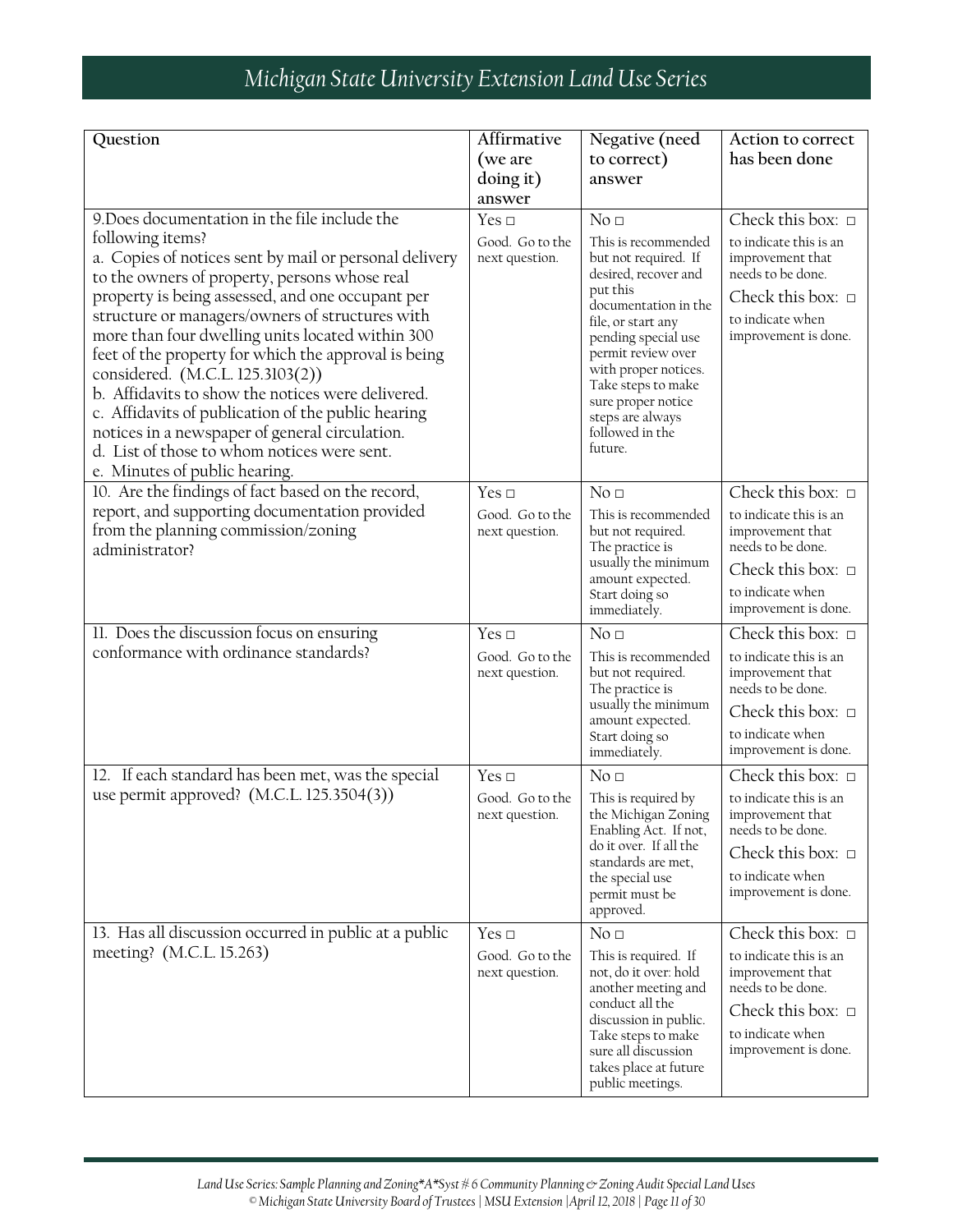| Question<br>14. Has appropriate opportunity for public comment<br>been provided before the decision is made? (M.C.L.<br>15.263)<br>15. Is the discussion taking place between planning                                                                                                                                                                                                                                                                                                                                                | Affirmative<br>(we are<br>doing it)<br>answer<br>Yes $\Box$<br>Good. Go to the<br>next question.<br>Yes $\Box$ | Negative (need<br>to correct)<br>answer<br>No <sub>□</sub><br>This is required.<br>Doing so is required<br>by the Open<br>Meetings Act. Start<br>the practice of doing<br>so immediately.<br>No <sub>□</sub>                                                                    | Action to correct<br>has been done<br>Check this box: $\square$<br>to indicate this is an<br>improvement that<br>needs to be done.<br>Check this box: $\square$<br>to indicate when<br>improvement is done.<br>Check this box: $\Box$ |
|---------------------------------------------------------------------------------------------------------------------------------------------------------------------------------------------------------------------------------------------------------------------------------------------------------------------------------------------------------------------------------------------------------------------------------------------------------------------------------------------------------------------------------------|----------------------------------------------------------------------------------------------------------------|---------------------------------------------------------------------------------------------------------------------------------------------------------------------------------------------------------------------------------------------------------------------------------|---------------------------------------------------------------------------------------------------------------------------------------------------------------------------------------------------------------------------------------|
| commission members only, unless the public or staff<br>has specific questions directed to them to answer?                                                                                                                                                                                                                                                                                                                                                                                                                             | Good. Go to the<br>next question.                                                                              | Public participation<br>should occur only<br>during hearings or<br>that part of the<br>meeting set aside for<br>public comment.                                                                                                                                                 | to indicate this is an<br>improvement that<br>needs to be done.<br>Check this box: $\Box$<br>to indicate when<br>improvement is done.                                                                                                 |
| 16. Are the findings of fact, reasons, and the decision:<br>a. Included as part of a motion or motions?<br>b. Part of the minutes that summarize the<br>discussion, with the decisions and reasons included<br>in a motion or motions?<br>c. A combination of both above?<br>(Article VI, \$28 Michigan Constitution)                                                                                                                                                                                                                 | Yes $\Box$<br>Good. Go to the<br>next question.                                                                | No <sub>□</sub><br>This is required for<br>administrative<br>decisions. Start<br>doing so<br>immediately. Each<br>administrative<br>decision should<br>include the<br>action/decision,<br>reasons, and findings<br>of fact.                                                     | Check this box: $\Box$<br>to indicate this is an<br>improvement that<br>needs to be done.<br>Check this box: $\Box$<br>to indicate when<br>improvement is done.                                                                       |
| 17. Does the motion to approve, deny, or approve<br>with conditions state the conclusion and the<br>rationale for the conclusion? That is, each of the<br>following is in the minutes:<br>a. Final decision of the reviewing and approving<br>body (to approve, not approve, approve with<br>conditions).<br>b. Reasons (conclusions) for the decision.<br>c. Findings of fact upon which the reasons are based.<br>d. Conditions of approval (optional).<br>(Article VI, \$28 Michigan Constitution)                                 | Yes $\Box$<br>Good. Go to the<br>next question.                                                                | No <sub>□</sub><br>This is required for<br>administrative<br>decisions. Start doing<br>so immediately. Each<br>administrative<br>decision should<br>include the<br>action/decision,<br>reasons, and findings<br>of fact.                                                        | Check this box: $\Box$<br>to indicate this is an<br>improvement that<br>needs to be done.<br>Check this box: $\Box$<br>to indicate when<br>improvement is done.                                                                       |
| 18. If conditions to the approval are imposed, are<br>they:<br>a. Designed to protect natural resources; the health,<br>safety, and welfare; and the social and economic<br>well-being of people?<br>b. Related to a valid exercise of the police power?<br>c. Necessary to meet the intent and purpose of the<br>zoning ordinance, related to the standards<br>established in the ordinance for the land use or<br>activity under consideration, and necessary to ensure<br>compliance with those standards?<br>(M.C.L. 125.3504(4)) | Yes $\Box$<br>Good. Go to the<br>next question.                                                                | No <sub>□</sub><br>This is required.<br>Start doing so<br>immediately. Each<br>condition should be<br>related to one or<br>more of those three<br>elements and should<br>contribute to further<br>complying with<br>standards in the<br>zoning ordinance or<br>other ordinance. | Check this box: $\Box$<br>to indicate this is an<br>improvement that<br>needs to be done.<br>Check this box: $\Box$<br>to indicate when<br>improvement is done.                                                                       |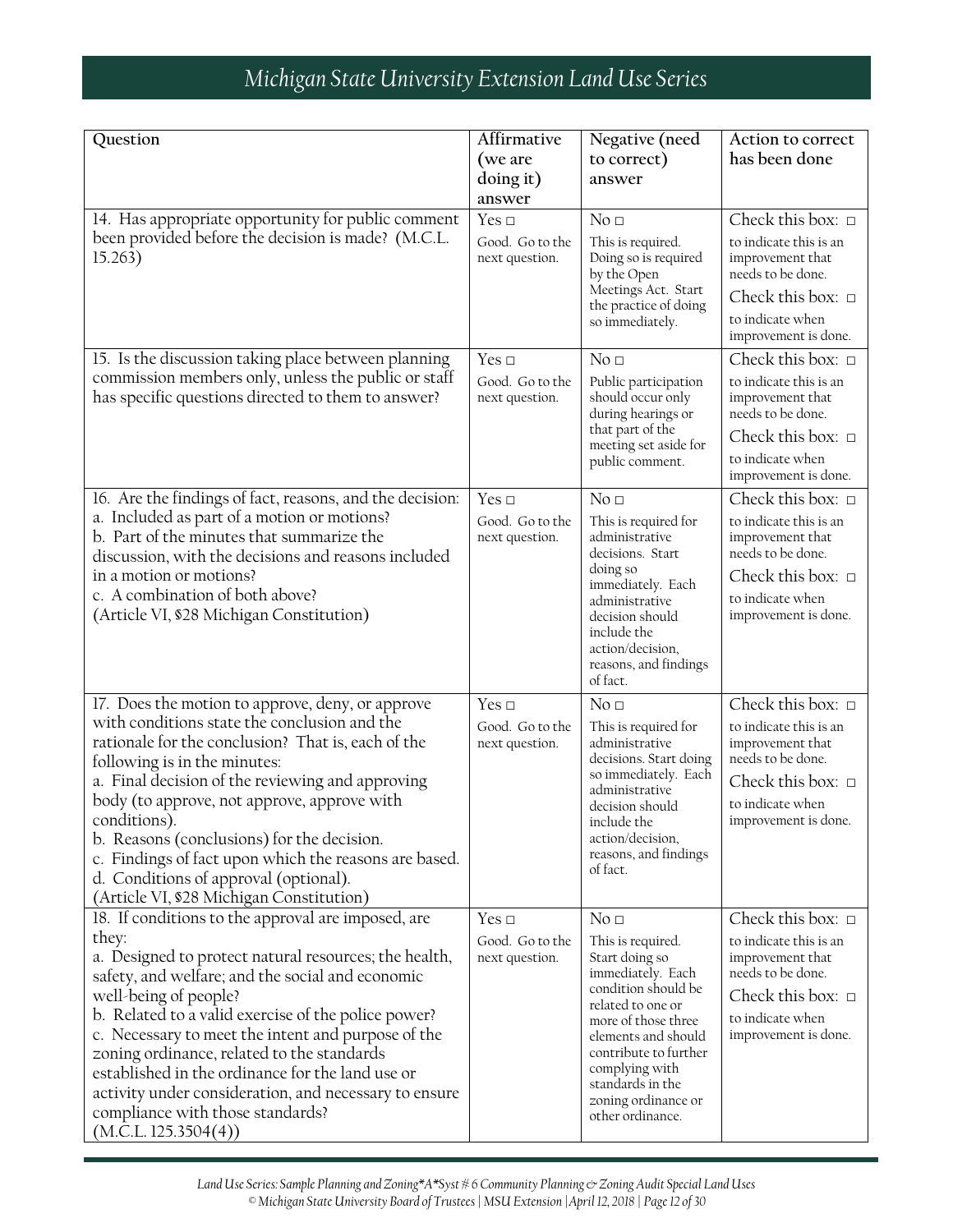| Question                                                                                                                                                                                                                                                                                                                                                                                                                                                                                                                                                                                                                                    | Affirmative                       | Negative (need                                                                                                                                                                   | Action to correct                                                                                                                     |
|---------------------------------------------------------------------------------------------------------------------------------------------------------------------------------------------------------------------------------------------------------------------------------------------------------------------------------------------------------------------------------------------------------------------------------------------------------------------------------------------------------------------------------------------------------------------------------------------------------------------------------------------|-----------------------------------|----------------------------------------------------------------------------------------------------------------------------------------------------------------------------------|---------------------------------------------------------------------------------------------------------------------------------------|
|                                                                                                                                                                                                                                                                                                                                                                                                                                                                                                                                                                                                                                             | (we are                           | to correct)                                                                                                                                                                      | has been done                                                                                                                         |
|                                                                                                                                                                                                                                                                                                                                                                                                                                                                                                                                                                                                                                             | doing it)                         | answer                                                                                                                                                                           |                                                                                                                                       |
|                                                                                                                                                                                                                                                                                                                                                                                                                                                                                                                                                                                                                                             | answer                            |                                                                                                                                                                                  |                                                                                                                                       |
| 19. Has all documentation been filed with the                                                                                                                                                                                                                                                                                                                                                                                                                                                                                                                                                                                               | Yes $\Box$                        | No <sub>1</sub>                                                                                                                                                                  | Check this box: $\Box$                                                                                                                |
| designated keeper of records?                                                                                                                                                                                                                                                                                                                                                                                                                                                                                                                                                                                                               | Good. Go to the<br>next question. | This is recommended<br>but not required. If<br>desired, start to do so                                                                                                           | to indicate this is an<br>improvement that<br>needs to be done.                                                                       |
|                                                                                                                                                                                                                                                                                                                                                                                                                                                                                                                                                                                                                                             |                                   | immediately. Also<br>make every effort to<br>recover<br>documentation of<br>past actions and<br>place the<br>documentation in the<br>appropriate files.                          | Check this box: $\Box$<br>to indicate when<br>improvement is done.                                                                    |
| 20. Do you send a copy of the final action to the                                                                                                                                                                                                                                                                                                                                                                                                                                                                                                                                                                                           | Yes $\Box$                        | No <sub>□</sub>                                                                                                                                                                  | Check this box: $\square$                                                                                                             |
| applicant by mail or registered mail (return receipt)<br>or personal delivery?                                                                                                                                                                                                                                                                                                                                                                                                                                                                                                                                                              | Good. Go to the<br>next question. | This is recommended<br>but not required. If<br>desired, start to do so<br>immediately.<br>Consider amending<br>the bylaws to add<br>specifics on who is<br>responsible to do so. | to indicate this is an<br>improvement that<br>needs to be done.<br>Check this box: $\Box$<br>to indicate when<br>improvement is done. |
| 21. Is there a system of record keeping on each case                                                                                                                                                                                                                                                                                                                                                                                                                                                                                                                                                                                        | Yes $\Box$                        | No <sub>1</sub>                                                                                                                                                                  | Check this box: $\Box$                                                                                                                |
| that has documentation in the file that includes each<br>of the following?<br>a. Copies of notices sent by mail or personal delivery<br>to the owners of the subject property and owners<br>and occupants of property within 300 feet of the<br>property for which the approval is being considered.<br>(M.C.L. 125.3103(2))<br>b. Affidavits to show the notices were delivered.<br>c. Affidavits of publication of public hearing notices<br>in a newspaper of general circulation.<br>d. Site inspection and other reports.<br>e. List of those to whom notices were sent.<br>f. Minutes of public hearings and meetings on the<br>case. | Good. Go to the<br>next question. | This is recommended<br>but not required.<br>This practice is the<br>minimum amount<br>expected. Start<br>doing so<br>immediately.                                                | to indicate this is an<br>improvement that<br>needs to be done.<br>Check this box: $\Box$<br>to indicate when<br>improvement is done. |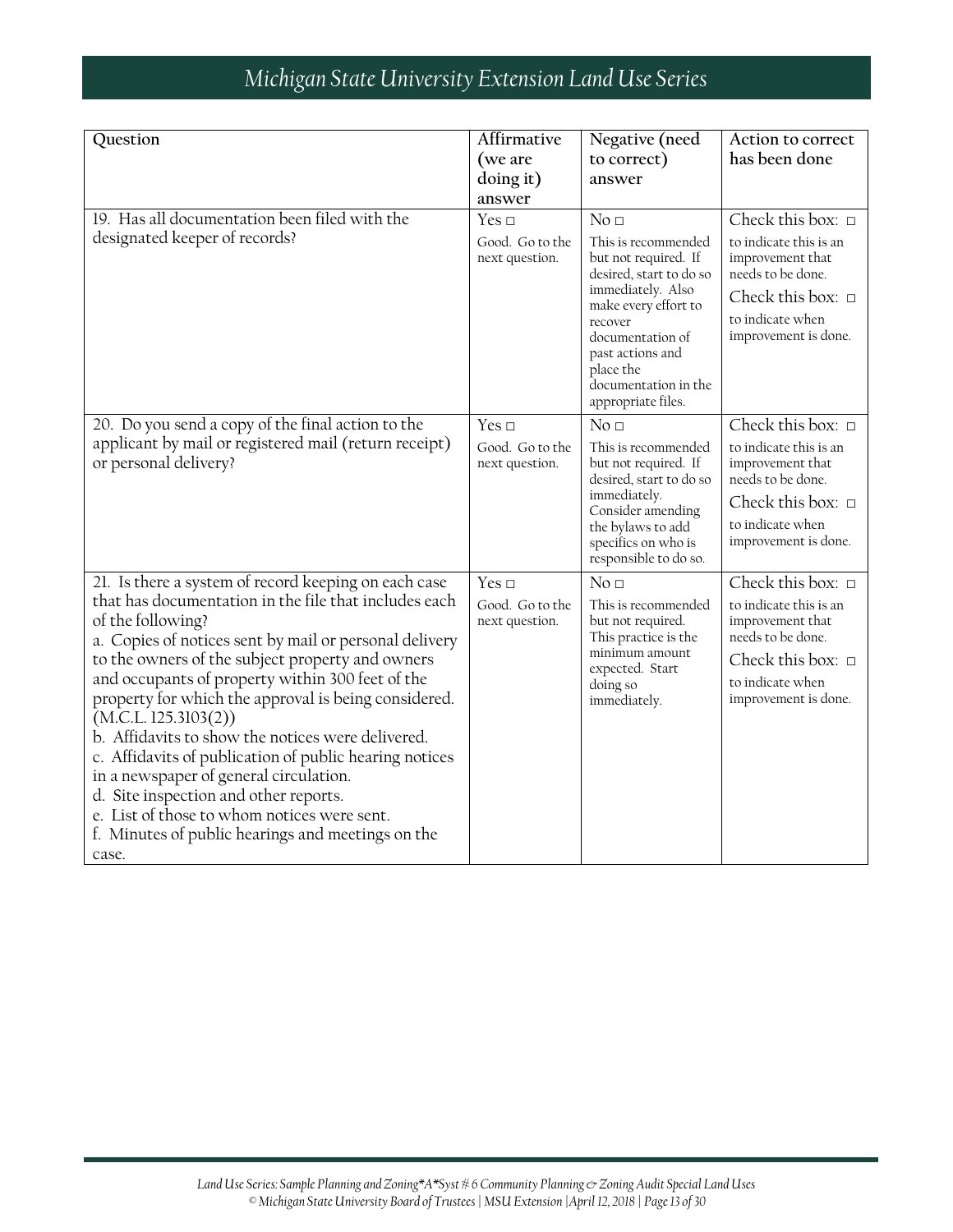#### **Record Keeping Table**

| Question                                                                                                                                                                                                                     | Affirmative<br>(we are<br>doing it)<br>answer   | Negative (need<br>to correct)<br>answer                                                                                                                                                                                                                                                                                                                                        | Action to correct<br>has been done                                                                                                                                    |
|------------------------------------------------------------------------------------------------------------------------------------------------------------------------------------------------------------------------------|-------------------------------------------------|--------------------------------------------------------------------------------------------------------------------------------------------------------------------------------------------------------------------------------------------------------------------------------------------------------------------------------------------------------------------------------|-----------------------------------------------------------------------------------------------------------------------------------------------------------------------|
| 22. Upon approval, is the site plan a part of the<br>record? (M.C.L. 125.3501(3))                                                                                                                                            | Yes $\Box$<br>Good. Go to the<br>next question. | No <sub>□</sub><br>This is required by<br>the Michigan Zoning<br>Enabling Act.<br>Recover and put this<br>documentation in the<br>file. Take steps to<br>make sure the<br>approved site plan is<br>always part of the<br>record in the future.<br>(Note: if a copy of the<br>site plan is not in the<br>file, that site plan<br>cannot be enforced.)                           | Check this box: $\Box$<br>to indicate this is an<br>improvement that<br>needs to be done.<br>Check this box: $\Box$<br>to indicate when<br>improvement is done.       |
| 23. Are the conditions imposed with respect to the<br>approval of a land use or activity recorded in the<br>minutes or the record of the approval action?<br>(M.C.L. 125.504(5))                                             | Yes $\Box$<br>Good. Go to the<br>next question. | No <sub>□</sub><br>This is required by<br>the Michigan Zoning<br>Enabling Act.<br>Recover and put this<br>documentation in the<br>file. Take steps to<br>make sure the<br>statement of<br>conditions is always<br>part of the record in<br>the future. (Note: if a<br>copy of conditions is<br>not in the file, those<br>conditions are likely<br>not able to be<br>enforced.) | Check this box: $\Box$<br>to indicate this is an<br>improvement that<br>needs to be done.<br>Check this box: $\Box$<br>to indicate when<br>improvement is done.       |
| 24. Do the conditions imposed with respect to the<br>approval of a land use activity or site plan remain<br>unchanged except upon the mutual consent of the<br>approving authority and the landowner? (M.C.L.<br>125.3504(5) | Yes $\Box$<br>Good. Go to the<br>next question. | No <sub>□</sub><br>This is required by<br>the Michigan Zoning<br>Enabling Act.<br>Review procedures<br>concerning this, and<br>take steps to have a<br>formal review or<br>amendment of a<br>special use permit<br>before changing<br>conditions of<br>approval.                                                                                                               | Check this box: $\square$<br>to indicate this is an<br>improvement that<br>needs to be done.<br>Check this box: $\square$<br>to indicate when<br>improvement is done. |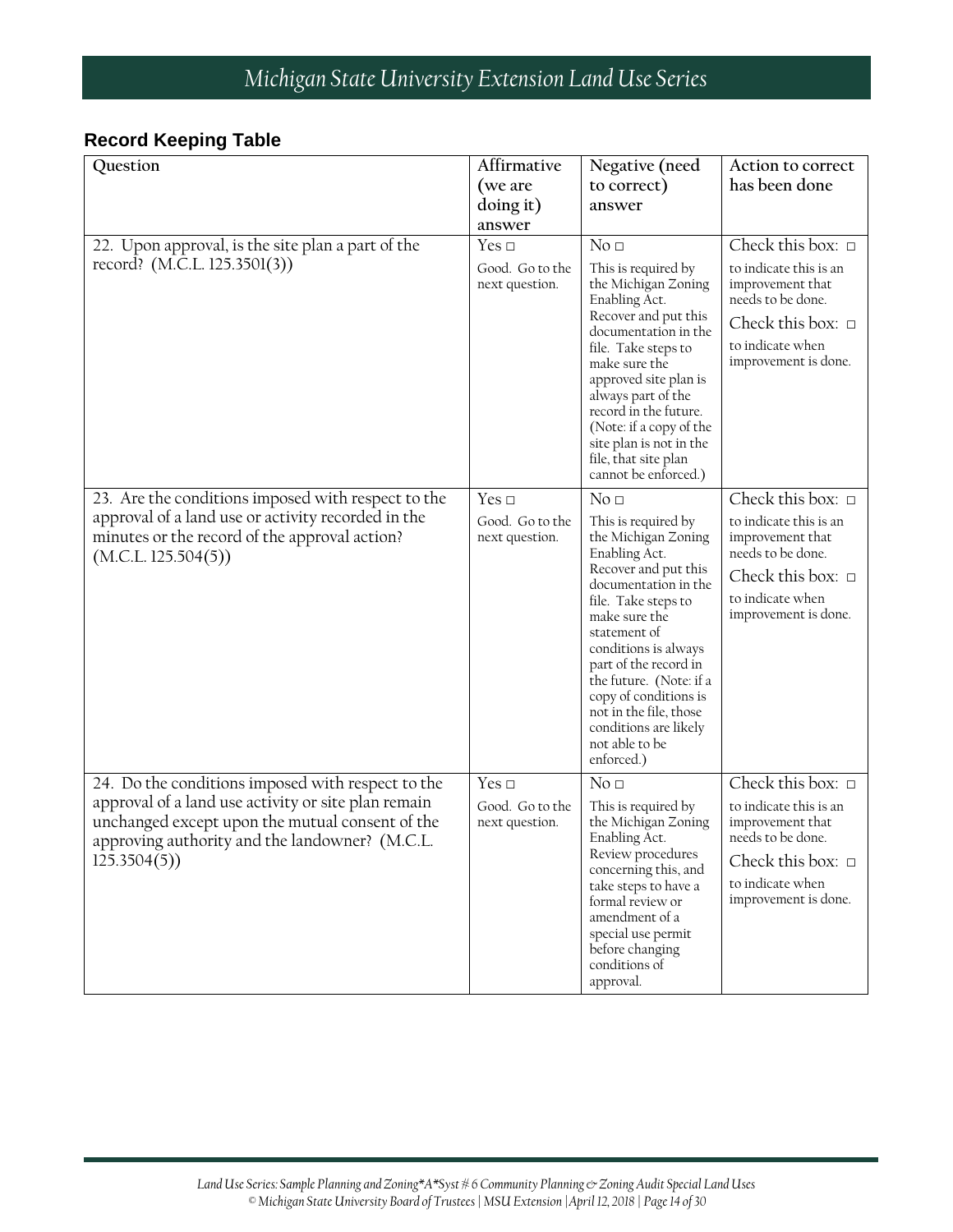| Question                                                                                | Affirmative<br>(we are            | Negative (need<br>to correct)                                                                                                                                                                                                                                                     | Action to correct<br>has been done                                                                                                    |
|-----------------------------------------------------------------------------------------|-----------------------------------|-----------------------------------------------------------------------------------------------------------------------------------------------------------------------------------------------------------------------------------------------------------------------------------|---------------------------------------------------------------------------------------------------------------------------------------|
|                                                                                         | doing it)<br>answer               | answer                                                                                                                                                                                                                                                                            |                                                                                                                                       |
| 25. Does the record show any conditions that have<br>been changed? (M.C.L. 125.3504(5)) | Yes $\Box$                        | No <sub>□</sub>                                                                                                                                                                                                                                                                   | Check this box: $\Box$                                                                                                                |
|                                                                                         | Good. Go to the<br>next question. | This is required by<br>the Michigan Zoning<br>Enabling Act.<br>Recover and put this<br>documentation in the<br>file. Take steps to<br>make sure any<br>changes are always<br>part of the record in<br>the future.                                                                 | to indicate this is an<br>improvement that<br>needs to be done.                                                                       |
|                                                                                         |                                   |                                                                                                                                                                                                                                                                                   | Check this box: $\Box$<br>to indicate when<br>improvement is done.                                                                    |
| 26. Does the file include copies of site inspection                                     | Yes $\Box$                        | No <sub>□</sub>                                                                                                                                                                                                                                                                   | Check this box: $\Box$                                                                                                                |
| reports, memos, communications, and all other<br>documentation?                         | Good. Go to the<br>next question. | This is recommended<br>but not required. If<br>desired, recover and<br>put this<br>documentation in the<br>file. Take steps to<br>make sure inspection<br>reports, memos,<br>communications, and<br>all other<br>documentation are<br>always part of the<br>record in the future. | to indicate this is an<br>improvement that<br>needs to be done.<br>Check this box: $\Box$<br>to indicate when<br>improvement is done. |
| 27. Upon completion of the project, does the file                                       | Yes $\Box$                        | No <sub>□</sub>                                                                                                                                                                                                                                                                   | Check this box: $\Box$                                                                                                                |
| document that everything has been done as required?                                     | Good. Go to the<br>next question. | This is recommended<br>but not required. If<br>desired, recover and<br>put this<br>documentation in the<br>file. Take steps to<br>make sure the<br>documentation of<br>everything having<br>been done is always<br>part of the record in<br>the future.                           | to indicate this is an<br>improvement that<br>needs to be done.                                                                       |
|                                                                                         |                                   |                                                                                                                                                                                                                                                                                   | Check this box: $\Box$<br>to indicate when<br>improvement is done.                                                                    |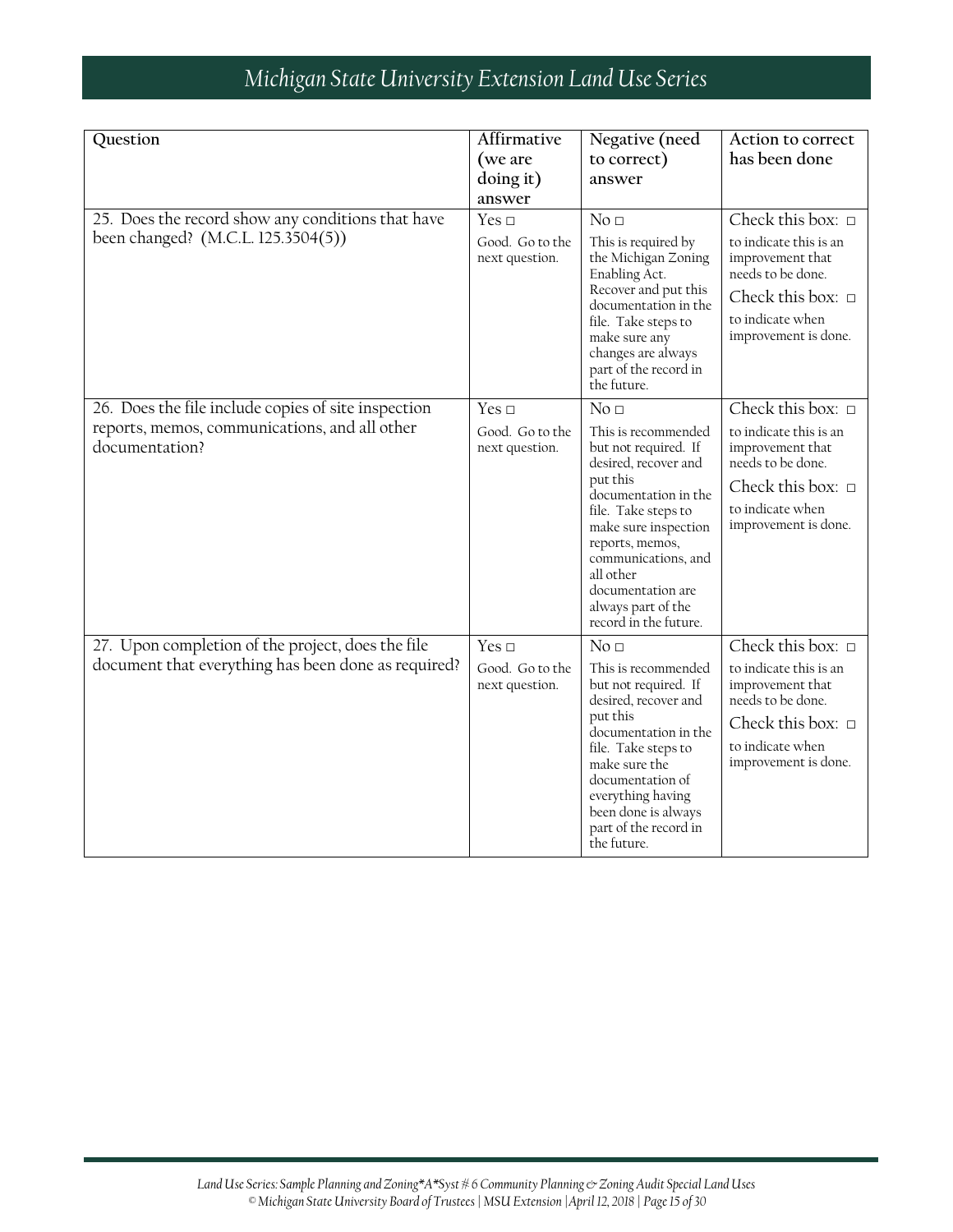## <span id="page-15-0"></span>**Chapter 3: Smart Growth**

The purpose of this section is to provide basic information and introduce communities to the 10 tenets of smart growth. Covered here are the basics necessary for the administration and operation of zoning. If your community is interested in incorporating the principles of smart growth into its ordinances and develop according to the smart growth principles, the Smart Growth Readiness Assessment Tool (SGRAT) can be used to guide your community through an evaluation of the plans and implementation tools currently used to guide growth. This assessment can also help your community identify tools that may help produce a smart pattern of growth in the future.

This document represents the first stage of a community assessment. To go on to the next step in assessing your community's planning and zoning, you should review the Smart Growth Readiness Assessment Tool on the Internet. Go to [http://www.landpolicy.msu.edu/sgrat/.](http://www.landpolicy.msu.edu/sgrat/)

- A. The Governor's Land Use Leadership Council used the following smart growth tenets<sup>[3](#page-15-1)</sup> for many of the recommendations contained in its report on land use in Michigan. These 10 tenets can form the basis for establishing a set of state land use goals.
	- 1. Mix land uses.
	- 2. Compact building design.
	- 3. Increase housing choice.
	- 4. Encourage walking.
	- 5. Offer transportation variety.
	- 6. Create a sense of place.
	- 7. Protect farms, unique natural features, open spaces.
	- 8. Direct new development to existing communities.
	- 9. Make development process fair, predictable, efficient.
	- 10. Involve stakeholders.
- B. What is smart growth?

l

- 1. Smart growth is development that serves the economy, the community, and the environment.
- 2. It provides a framework for communities to make informed decisions about how and where they grow.
- C. Why smart growth? It makes dollars and sense because it is financially conservative, environmentally responsible, and socially beneficial.
	- 1. Financially conservative
		- a. Makes responsible use of public money.
		- b. Reuses existing buildings.
		- c. Uses existing roads and highways.

<span id="page-15-1"></span><sup>3</sup> Smart Growth Network. Getting to Smart Growth. Washington, D.C.: Smart Growth Network. [Online, cited 8/3/03.] Available at: http://www.smartgrowth.org/PDF/GETTOSG.pdf.

For more detail and examples, se[e http://www.smartgrowth.org/pdf/gettosg.pdf.](http://www.smartgrowth.org/pdf/gettosg.pdf)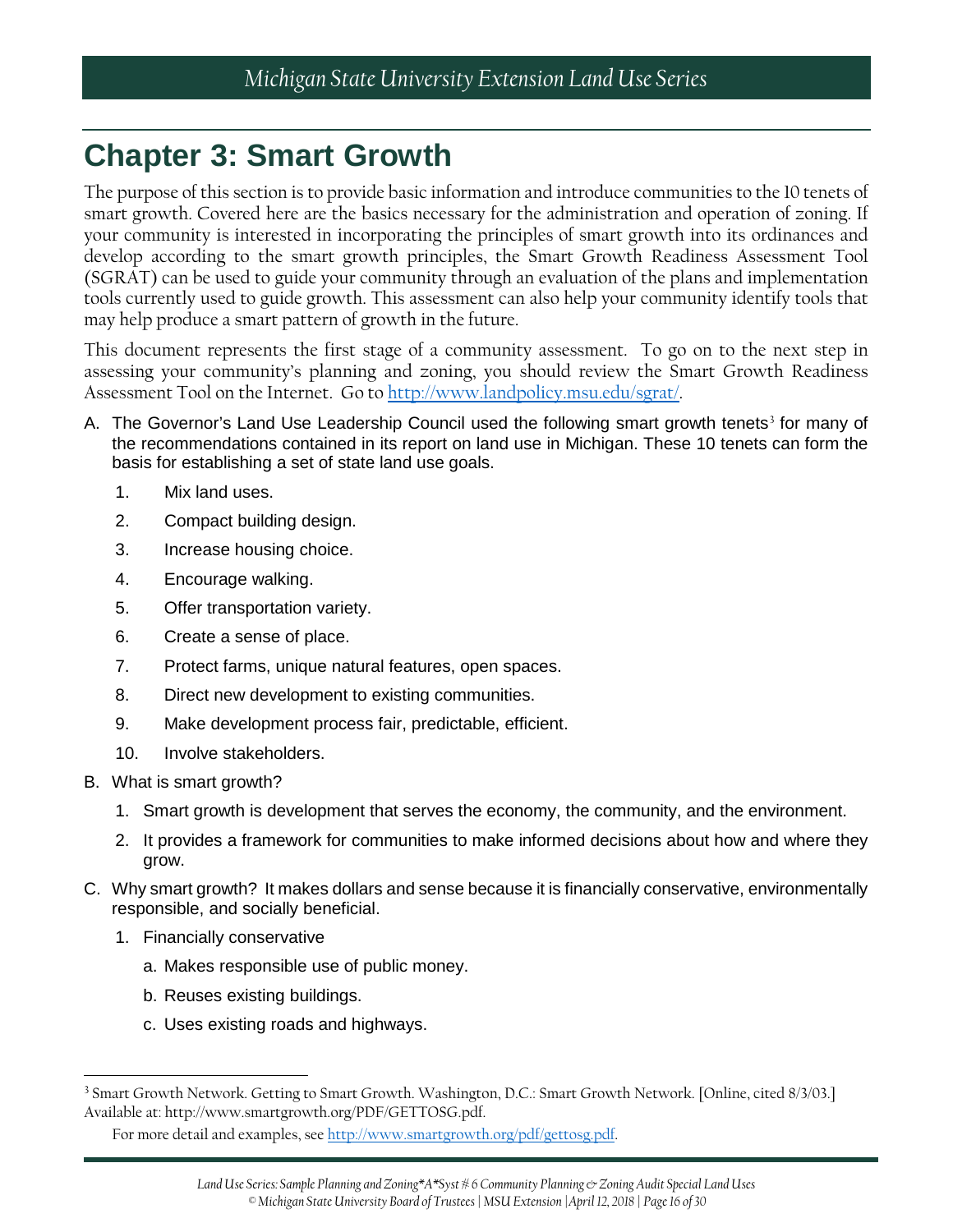- d. Uses existing water/sewer infrastructure.
- e. Uses higher density to maximize the value of publicly funded facilities and services.
- f. Keeps taxes and public service costs low.
- 2. Environmentally responsible
	- a. Uses and/or reuses developed areas.
	- b. Keeps impervious surfaces to a minimum by concentrating dense development.
	- c. Builds to fit existing land rather than changing the land to fit what is built.
	- d. Avoids oversized lots and yards to reduce excessive mowing, fertilizing, etc.
- D. Socially beneficial
	- a. Encourages people to live close enough to one another for comfortable interaction.
	- b. Designs residential areas for conversation from the sidewalk to the front porch.
	- c. Encourages "eyes on the street" at all hours to reduce crime and fear of crime.

### <span id="page-16-0"></span>**Chapter 4: New Economy**

By Kurt H. Schindler, Distinguished Senior Educator Emeritus

#### <span id="page-16-1"></span>**Part one: A new economic age and playing field**

It is not news to most that Michigan was hit hard in the 2007-2014 recession. We lost the most manufacturing jobs of any state, had the highest unemployment and falling median income, and lost more population than any state.

What might be even more difficult news is that we have recovered. However, our recovery did not provide a return of all the lost manufacturing jobs and has not brought median income back up to past levels. In the past, Michigan's economy was tied to the cycles of the automotive industry. We had economic downturns but, when automobile sales picked back up, Michigan's economy rebounded.

*A very fundamental structural shift has occurred with economic development. In this new economic age, how one conducts business, governs and promotes economic development has changed.*

With this recession, Michigan's economy has undergone a fundamental change. With that change, the rebound

will not be the same as in the past, and the automotive dominance will not be as significant.

A number of economists and Michigan State University President Lou Anna K. Simon recognized there was a fundamental economic shift some years ago. Recognizing this shift led to a cooperative effort of several Michigan universities. They took a close look at Michigan's economy and provided research as to what has happened and what would be the most effective strategies for economic recovery.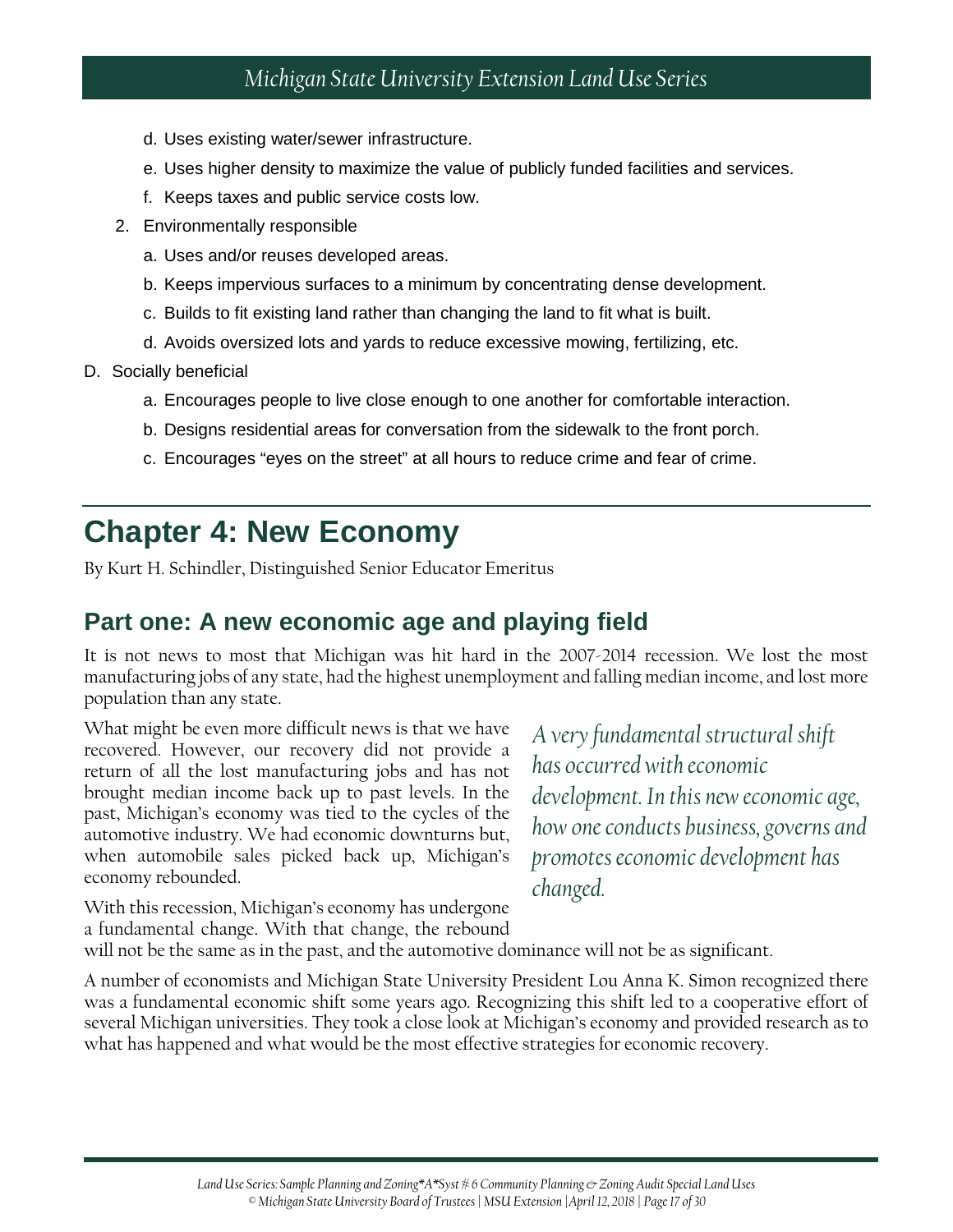

*Figure 1 Dr. Adesoji "Soji" Obafemi Adelaja, Hannah Distinguished Professor in Land Policy, Agricultural and Food Resource Economics, MSU, and former director of the Land Policy Institute.*

Dr. Adesoji "Soji" Adelaja,<sup>[4](#page-17-0)</sup> the John A. Hannah Distinguished Professor in Land Policy and former director of the MSU Land Policy Institute,<sup>[5](#page-17-1)</sup> led the multi-faceted research effort.<sup>[6](#page-17-2)</sup> Dr. Adelaja came to Michigan State University from Rutgers University and agreed to work on at the Land Policy Institute and economic research for five to seven years.

Actually, the change in the world economy occurred in the 1990s and 2000s for most of the western world and many other states too. In Michigan, the shift did not occur as soon, largely due to the dominance and continued success of the automotive industry. The start of the 2009 recession brought the economic shift to a head in Michigan very abruptly.

The fact that the majority of the western world already experienced this shift can be seen as good news for Michigan. The research could then focus on learning what happened elsewhere, since many parts of the world were more familiar with the economic shifts, so to speak. The applied research<sup>[7](#page-17-3)</sup> could identify economically prosperous and successful regions and backward-engineer what those communities did to achieve their success and economic recovery. In short, we could learn from others what worked in other western nations and states. That was the major focus of research done by Michigan universities and trainings brought to communities<sup>[8](#page-17-4)</sup> by MSU Extension,<sup>[9](#page-17-5)</sup> MSU Land Policy Institute, the Michigan Municipal League<sup>[10](#page-17-6)</sup> and other organizations.

Future parts of this chapter will review the content of that training.

During the recession, the United States' share of economic growth in the world fell from 19 percent to 10 percent (Business Week, 2008). That means other nations did much better than us. The bottom line is successful prosperous regions adopted a new approach to attracting growth, recognizing the characteristics of the new economy. It is not a choice as to whether we want to be in the new economy or not. It has already happened.

 $\overline{\phantom{a}}$ 

<span id="page-17-0"></span><sup>4</sup> [http://www.afre.msu.edu/people/adelaja\\_a/bio-info](http://www.afre.msu.edu/people/adelaja_a/bio-info)

<span id="page-17-1"></span><sup>5</sup> <http://landpolicy.msu.edu/>

<span id="page-17-2"></span><sup>6</sup> <http://landpolicy.msu.edu/program/info/mpi>

<span id="page-17-3"></span><sup>7</sup> <http://landpolicy.msu.edu/program/info/mpi>

<span id="page-17-4"></span><sup>8</sup> <http://landpolicy.msu.edu/program/info/mpi>

<span id="page-17-5"></span><sup>9</sup> <http://msue.anr.msu.edu/>

<span id="page-17-6"></span><sup>10</sup> <http://www.mml.org/home.html>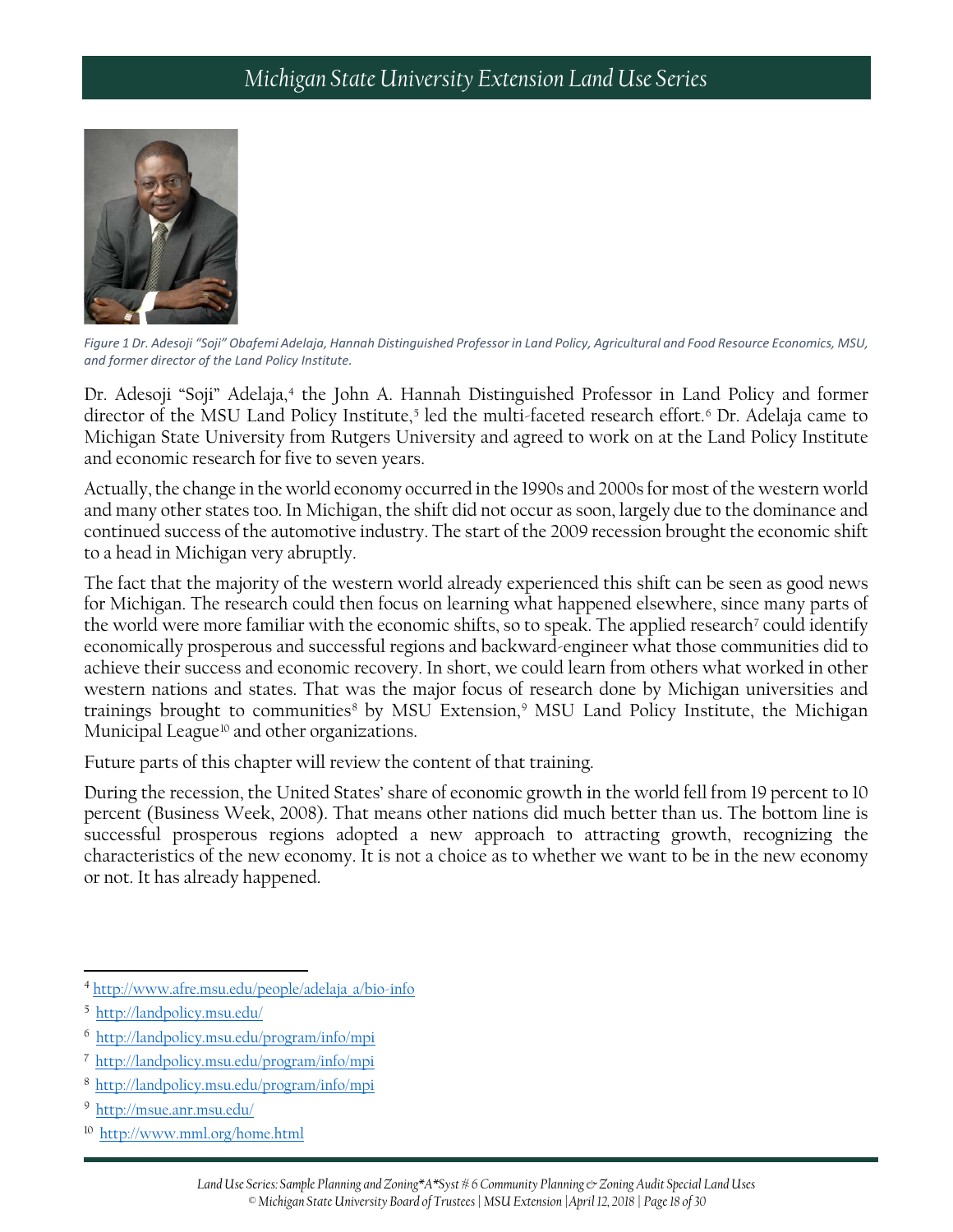This kind of economic change, any kind of economic change, is not new, and such change always happens. The employment in the agricultural sector peaked in 1900s. Agriculture is still important today, but now employees from this industry represent about three percent of the workforce. Traditional manufacturing employment peaked in the 1960s. That sector, in the United States, is now following the transition that agriculture underwent.

The new economy is world-wide competition. Every other town, city and region in the world is now competing with Michigan for prosperity. Many nations have some significant advantages over the United States:

- They have flexible infrastructure, a more flexible decision-making framework and better partnership between government and business.
- They do not have our legacy costs (pensions, health insurance, etc.).
- They can take more risk.

 $\overline{\phantom{a}}$ 

They have nothing to lose and prosperity to gain.

Not only are they our competitors, it is also important to remember they do not care about us.

So, we have to change the way we think, act and do business at every level in the public, private and nonprofit sectors in order to compete globally in the new economy. From research, we know that a transition from manufacturing to service and manufacturing to advanced manufacturing has occurred. In the 2000s, most U.S. growth is attributable to the service, knowledge and advanced manufacturing sectors. Firms with the highest quality of knowledge tended to be the fastest-growing and most profitable. For example:

- Information-communications-technology industries were best in 2008.
- Service industries that were most integrated with global demand accounted for more than 75 percent of job gains in 2008, many of which were created by exports.

However, there is more to it than just knowledge assets. It is unrealistic to try to grow a local economy based on economic sectors past their peak. To be prosperous, we need to be increasing employment in those industries that are growing.

### <span id="page-18-0"></span>**Part Two: Old versus new: New economy is where we are at**

Once research was completed by a partnership of several Michigan universities (see Part One), the task

shifted toward presenting what was learned to state and local governments, so that those successful actions could begin in Michigan. The Land Policy Institute and Michigan State University Extension focused their efforts on that. Much of the activity in the past seven years has focused on working with numerous communities to shift gears and succeed in the new economy. It has allowed us to see, first-hand, these strategies work.

*A very fundamental structural shift has occurred with economic development. In this new economic age, it pays to know the difference between the old and new economy.*

Before going into the successful strategies, lets further explain what the new economy is and how it compares with what Michigan's economy used to be.<sup>[11](#page-18-1)</sup>

<span id="page-18-1"></span> $11$  http://landpolicy.msu.edu/resources/chasing the past or investing in our future full report

*Land Use Series: Sample Planning and Zoning\*A\*Syst # 6 Community Planning & Zoning Audit Special Land Uses © Michigan State University Board of Trustees | MSU Extension |April 12, 2018 | Page 19 of 30*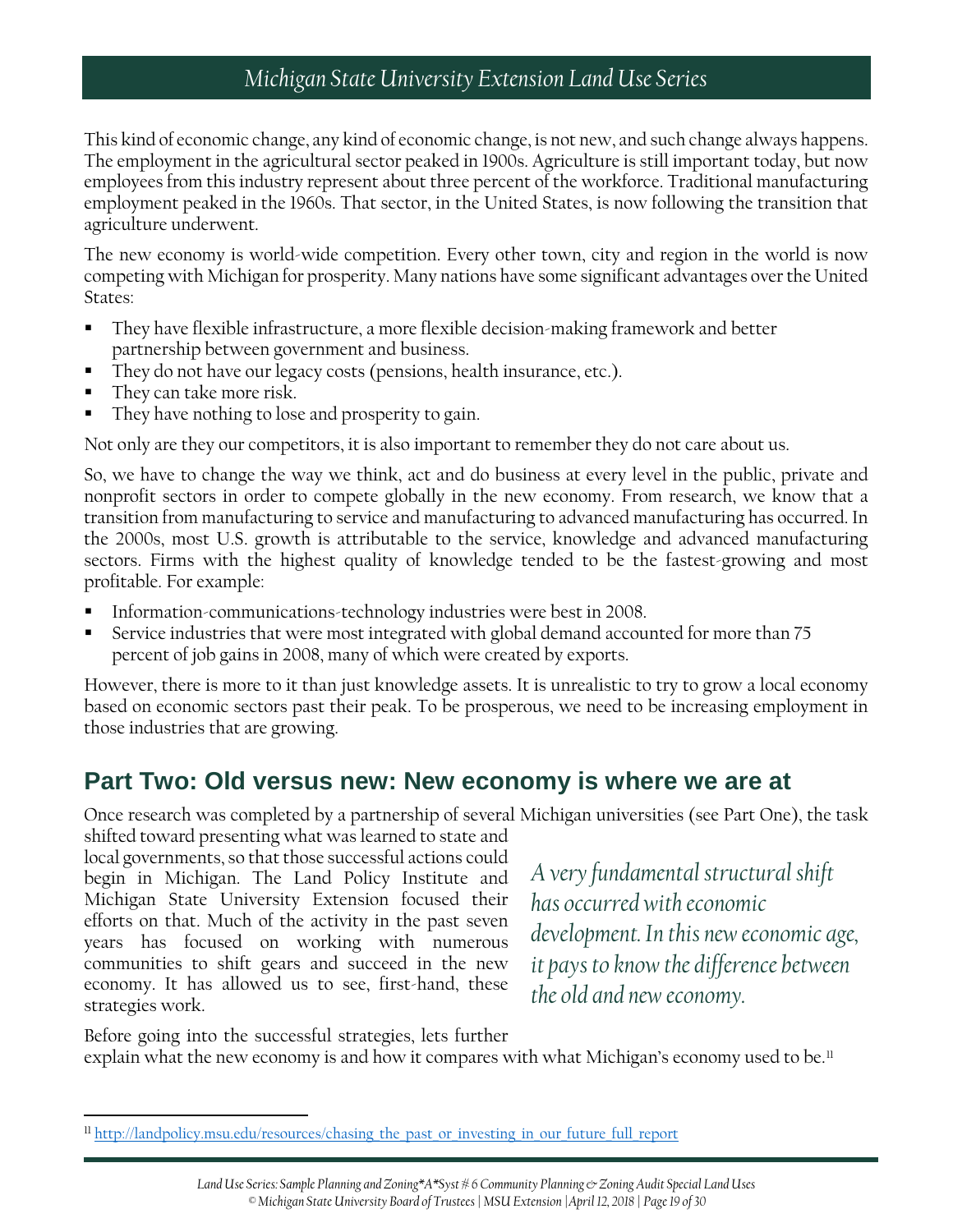First, there is a shift in what is most important for businesses when choosing where to locate. In the new economy, a community that is rich in talent<sup>[12](#page-19-0)</sup> and ideas is most important. Today's competitive market requires innovation, adoptability and a community and labor force that has the talent and ideas to change and remain competitive. This replaced what used to be most important: low cost (low tax, tax breaks, pre-built industrial parks).

Second is a community or region's ability to attract educated people. Why? Because "educated people" is the best measure one has to determine if a community is rich in talent and ideas. In the new economy, one of the major economic development strategies is to do things that result in educated individuals wanting to come and live in their town or region. This replaced what used to be the strategy of attracting companies and factories.

Even factories need educated or knowledge workers. Advanced manufacturing is where the United States is competitive. In the mid-late 2000s, MSU Extension educators, working on this topic, toured parts of Ford Motor Company's Rouge industrial complex. The UAW worker that was our tour guide pointed to the Ford F-150 pickup truck assembly line and indicated all workers on that assembly line have a bachelor degree, the technical equivalent, or more.

Third is the realization of and action on the reality that physical and cultural amenities are key in attracting talent and knowledge workers. Those knowledge workers are who bring to a community the richness and talent in ideas, measured by level of education. That is what new economy businesses consider most important. It means that things like vibrant downtowns, theater, nature centers, green<sup>[13](#page-19-1)</sup> and blue trails,[14](#page-19-2) natural areas, forests, farms, historic features, arts organizations, and much more are the most important basic things for economic development. In many ways, things a community does to attract and accommodate tourists is now what is needed for attracting the talent to a community. Often, the strategies used by hospitals to attract doctors to a community are now the strategies that need to be used for the knowledge worker as an economic development strategy. In the old economy, that was not the case. A high-quality physical environment was a luxury, costing money, and a negative for a costconscious economic development effort.

Bend,[15](#page-19-3) Oregon, is an example of this. Bend is where the spotted owl resided and, upon protection of that species' habitat, the logging industry in Bend saw a major downturn. That was also when the new economy shift was happening in Oregon. The town's economy rebounded to a point many times stronger than it was with logging – by promoting their natural environment and outdoor life: "If your business is in Bend, you can be on vacation at 5 p.m. every day."

Fourth, knowledge workers choose where they want to live. Then, the majority of them move there. Once they have arrived, then they find work or become entrepreneurs and create their careers. With the millennial generation, about 66 percent of college graduates follow this pattern: chose where they want to live, move there and then look for work. The recession has not significantly changed this percentage. I suspect that most reading this article know a child, grandchild, friend or friend's relatives that have done this. New economy businesses follow that talent to those regions where they are choosing to live. So, the economic strategy is to be the community that has the attractive qualities in your region where people

<span id="page-19-0"></span> $\overline{\phantom{a}}$ <sup>12</sup> <http://searchcrm.techtarget.com/definition/knowledge-worker>

<span id="page-19-1"></span><sup>13</sup> <http://michigantrails.org/>

<span id="page-19-2"></span><sup>14</sup> <http://www.michiganwatertrails.org/>

<span id="page-19-3"></span><sup>15</sup> <http://www.bendoregon.gov/>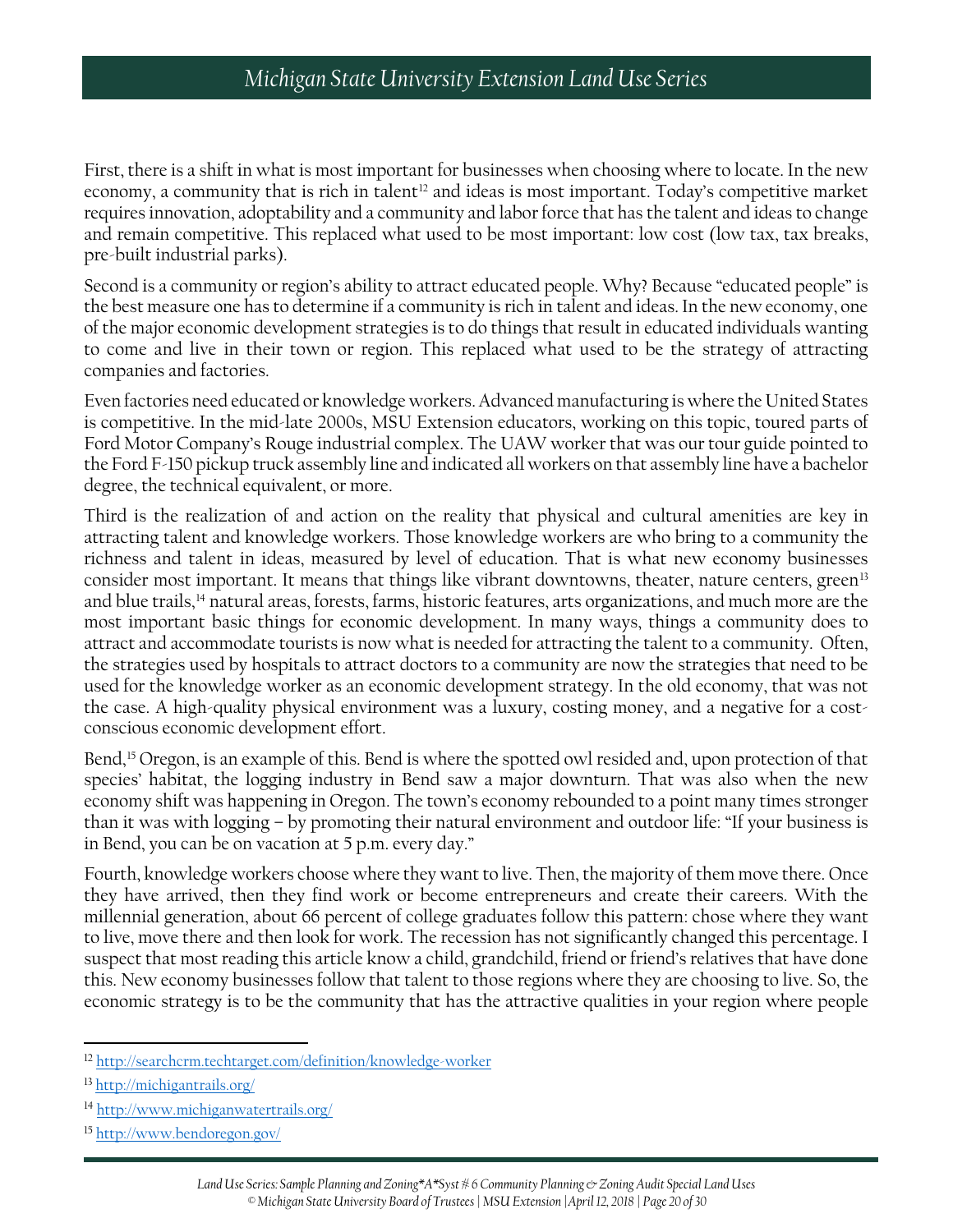choose to live. That is done with physical, cultural amenities and natural resource play areas. So, knowledge workers, educated people, choose to locate there. That is how a community becomes a region that is rich in talent and ideas, which attracts new economy businesses.

For example, I met the director of a culture department in one Norway city while hosting a study group. Every city in Norway has this type of department funded by their national government as part of their economic development strategy. Her department had seven full time and seven part time employees. Her city population was roughly 7,000. Their job is to make sure there are activities to do in the city: nightlife, sporting events, culture and so on. They have to make them self-sustaining, as these departments cease to exist after so many years. Norway understands the importance of a variety of activities for attracting people and economic development. Norway is one of our competitors in the new economy.

There are additional comparisons between the old economy and new economy. The table illustrated with this article compares the old and new economy. Each illustrates a significant shift from the economy Michigan had prior to 2009 and now.

#### **Old versus New Economy**

**A side-by-side comparison of the old economy and new economy.**

| Old Economy                                                                                              | New Economy                                                                                                     |  |
|----------------------------------------------------------------------------------------------------------|-----------------------------------------------------------------------------------------------------------------|--|
| Inexpensive place to do business was the key.                                                            | Being rich in talent and ideas is the key.                                                                      |  |
| A high-quality physical environment was a luxury,<br>in the way of attracting cost-conscious businesses. | Physical and cultural amenities are key in attracting<br>knowledge workers.                                     |  |
| Success = fixed competitive advantage in some<br>resource or skill.                                      | Success = organizations and individuals with the<br>ability to learn and adapt.                                 |  |
| Economic development was government-led.                                                                 | Partnerships with business, government and<br>nonprofit sector lead change.                                     |  |
| Industrial sector (manufacturing) focus.                                                                 | Sector diversity is desired, and clustering of related<br>sectors is targeted.                                  |  |
| Fossil fuel dependent manufacturing.                                                                     | Communications dependent.                                                                                       |  |
| People followed jobs.                                                                                    | Talented, well-educated people choose location first,<br>then look for a job.                                   |  |
| Location mattered.                                                                                       | Quality places with a high quality of life matter more.                                                         |  |
| Dirty, ugly, and a poor quality environment were<br>common outcomes that did not prevent growth.         | Clean, green environment and proximity to open<br>space and quality recreational opportunities are<br>critical. |  |

### <span id="page-20-0"></span>**Part three: People count: Population growth causes basic economic growth**

Attracting people to live in your area is one of the most basic and important economic development strategies. It may also be one of the easiest<sup>[16](#page-20-1)</sup> to do.

 $\overline{\phantom{a}}$ 

<span id="page-20-1"></span><sup>&</sup>lt;sup>16</sup> [http://msue.anr.msu.edu/news/build\\_better\\_places\\_today](http://msue.anr.msu.edu/news/build_better_places_today)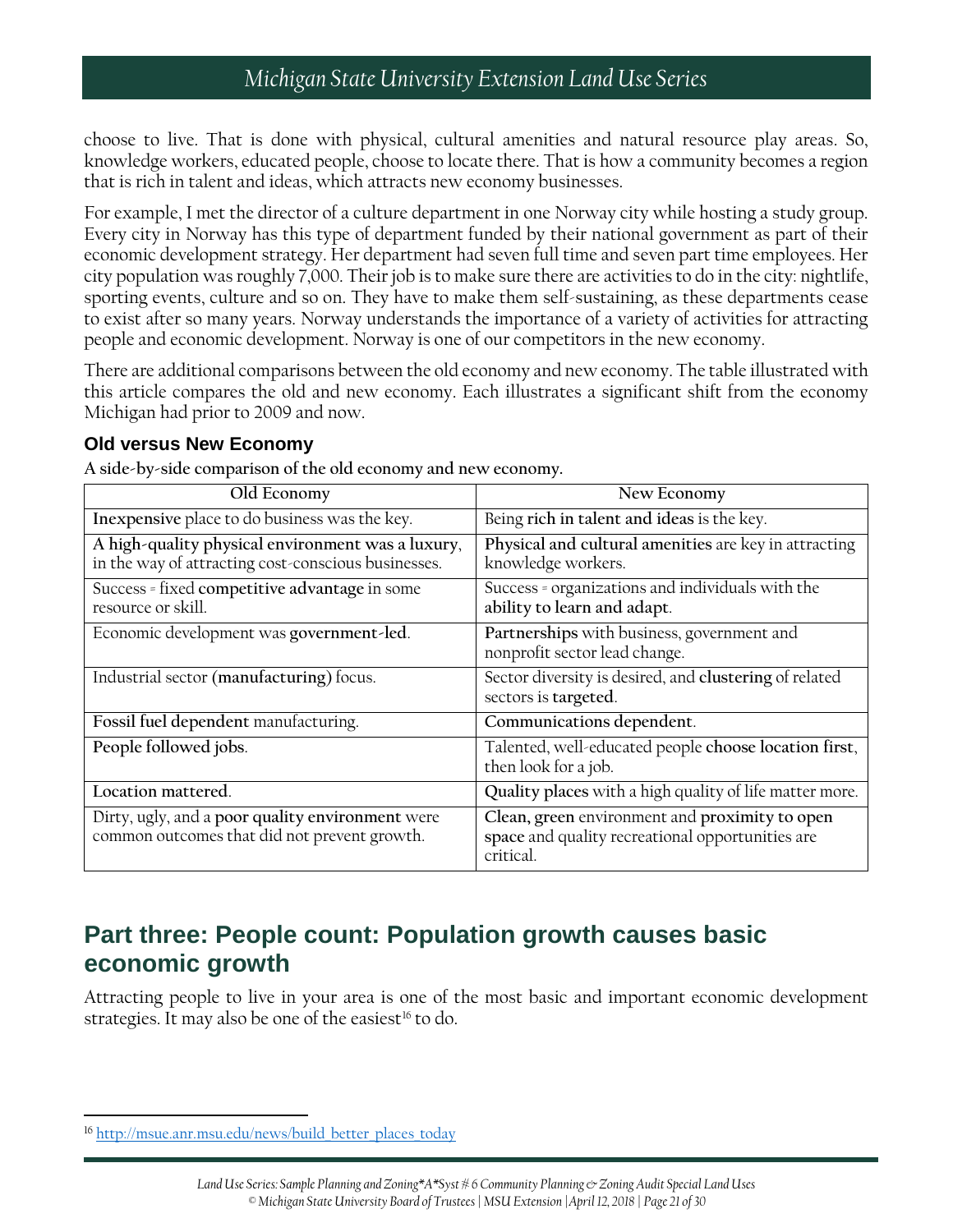It seems obvious to say it, but each time someone moves to your community,[17](#page-21-0) that is economic growth. That person is a new customer. They buy food and services, patronize local businesses, get their car fixed, attend activities, invite others to visit them, and more. Likewise, if people move away, that hurts the community economy.

*Population growth is economic growth. Taking steps to attract people to move to a community is an important strategy.*

A state, county or community that is shrinking in population cannot grow. Also, consider that in the new

economy, many people choose where they want to live, move there and then look for work or become entrepreneurs creating their own employment. And people choose to move to quality places.<sup>[18](#page-21-1)</sup>

So, a new economy development strategy is to attract people. First, any growth in population equates to growth. Second, there are certain population groups that may be more important to target than others. For example, new retirees (baby boomers) bring with them a life-time of savings and skills. Also, retirees are one of the most prolific population groups that produce entrepreneurs – people who start new businesses and employ others. This should not be a surprise. This age group has a lifetime of experience and skills, and many have savings or connections for having the funds to start new ventures.

Another sought after group (which Michigan does very poorly) are EB-5 Visa immigrants<sup>[19](#page-21-2)</sup> to the United States. Those from other nations eligible for EB5 are well-educated and able to invest a significant amount of money into a new business. First and second generation immigrants to the United States are this nation's most prolific group for starting new, very successful businesses that employ many people. These are highly prized immigrants<sup>[20](#page-21-3)</sup> in many parts of the country, but, for the most part, Michigan does not even pursue them.

Educated youth (millennials) is a third desired group. This represents a talent pool – what advanced industry is looking for in a community where they might locate.

Remember, one of the characteristics of the new economy is that jobs follow people. People move to quality places. Currently millennials tend to seek urban, large city downtowns to live. That trend will continue for some years yet. It is a generalization. Not everyone fits that mold. The task for rural communities or small towns is to define their niche and target those people who seek the assets and attributes they have to offer.

The ultimate local goal for the new economy is to attract and retain these people-assets: well-educated youth, seniors, immigrants and entrepreneurs. For growth in the new economy, a community and region should have a deliberate, purposeful, formally-adopted population attraction strategy. Such a strategy may involve many of the same things the community does to attract tourists, attract medical staff to a local hospital, and more.

What attracts people to a town, county and region? The same things that have already been pointed out in this series: green<sup>[21](#page-21-4)</sup> and blue<sup>[22](#page-21-5)</sup> infrastructure, vibrant downtowns, arts, culture, activity and things to

 $\overline{\phantom{a}}$ 

<span id="page-21-0"></span><sup>&</sup>lt;sup>17</sup> <http://landpolicy.msu.edu/resources/econimpactsctypopchangesmifullreport>

<span id="page-21-1"></span><sup>18</sup> <http://www.economicsofplace.com/2011/12/placemaking-in-small-towns-five-case-studies>

<span id="page-21-2"></span><sup>19</sup> [https://www.uscis.gov/working-united-states/permanent-workers/employment-based-immigration-fifth-preference-eb-](https://www.uscis.gov/working-united-states/permanent-workers/employment-based-immigration-fifth-preference-eb-5/about-eb-5-visa)[5/about-eb-5-visa](https://www.uscis.gov/working-united-states/permanent-workers/employment-based-immigration-fifth-preference-eb-5/about-eb-5-visa)

<span id="page-21-3"></span><sup>&</sup>lt;sup>20</sup> [http://msue.anr.msu.edu/news/new\\_americans\\_in\\_michigan](http://msue.anr.msu.edu/news/new_americans_in_michigan)

<span id="page-21-4"></span><sup>21</sup> <http://michigantrails.org/>

<span id="page-21-5"></span><sup>22</sup> <http://www.michiganwatertrails.org/>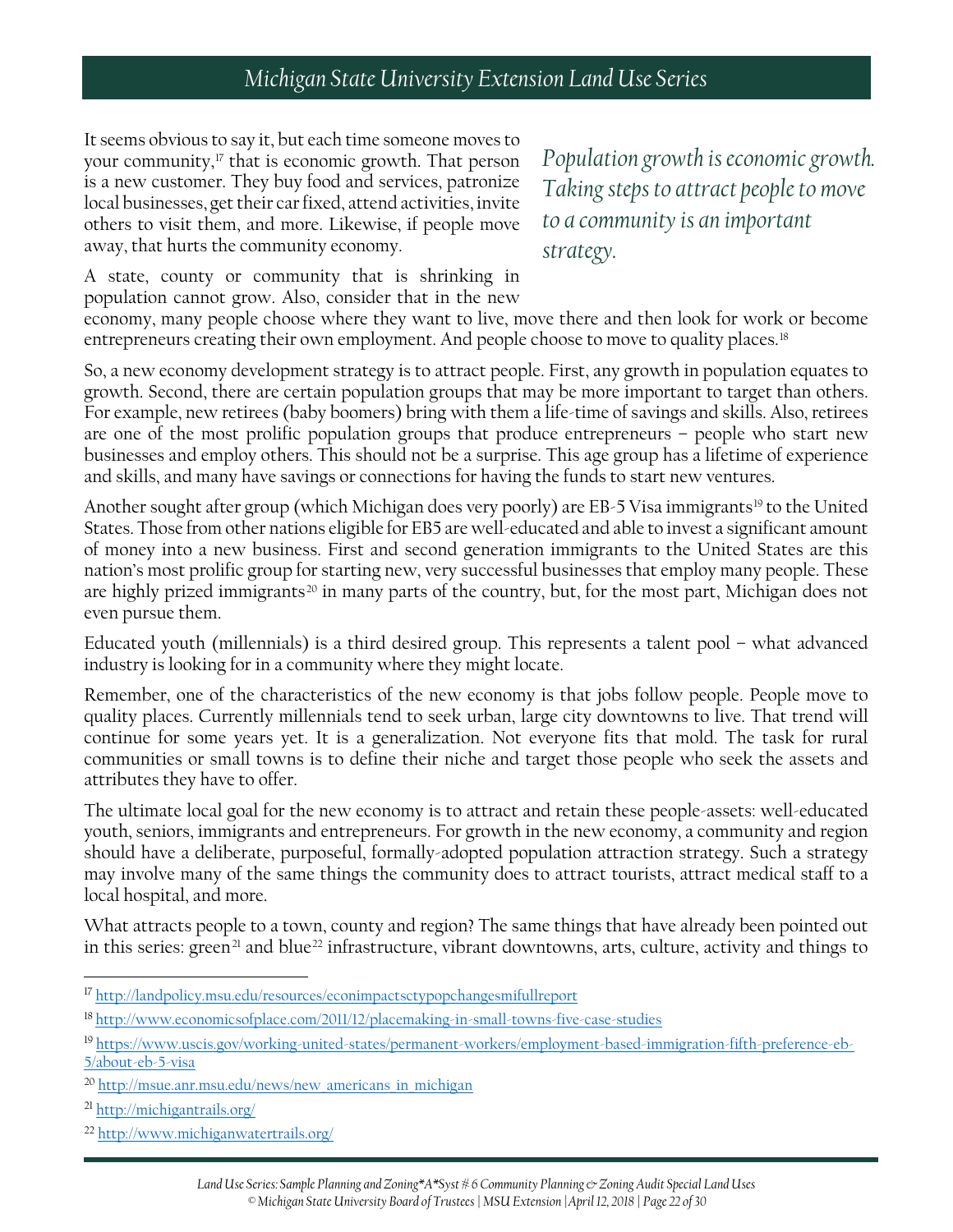do. But more specifically, it comes down to "place matters". People are attracted to a place.<sup>[23](#page-22-1)</sup> The types of places which are popular and successful in getting new population have the following:

- Entrepreneurial infrastructure<sup>[24](#page-22-2)</sup> a community that is supportive of new businesses startups and has programs such as economic gardening in place
- Diversity<sup>[25](#page-22-3)</sup> communities that are tolerant of and socially welcome diversity of race, religions, beliefs and life-styles.
- Green<sup>[26](#page-22-4)</sup> and blue<sup>[27](#page-22-5)</sup> infrastructure natural areas, parks, trails, water resources and so on
- Social infrastructure a community with social activities, events and things to do
- Public transportation infrastructure a choice as to how one gets around the community, not just automobile, but also bike, walking, and public transportation to and between amenities
- Variety of housing<sup>[28](#page-22-6)</sup> a choice of different types of housing, not just single family homes on lots, but also housing downtown, apartment buildings, and so on (what is important is to provide choice)
- Information technology infrastructure high-speed internet
- Collaborative capacity a community that works together and has many collaborative and cooperatives efforts for accomplishing community-wide projects

In the next part, we will focus more on place, place matters and placemaking.<sup>[29](#page-22-7)</sup>

### <span id="page-22-0"></span>**Part Four: Local government's economic development role: placemaking and regions**

A key strategy for development in the new economy is to attract more people to live in an area. At the most basic level, the idea is to simply have population growth. $30$ More strategically would be targeting retirees (baby boomers), EB-5 Visa immigrants<sup>[31](#page-22-9)</sup> to the United States, and educated youth (millennials) as desired newcomers.

In the new economy, we now see jobs and employers following talented people and talented people moving to quality places. This raises the issue of what are "quality places" and how does one make their own community a quality place? Part three of this series talked about that a little bit.

*It takes a region to provide the places, variety, resources and attributes to attract people. Attraction of people is attraction of new businesses and needs to be done at a multi-county regional level.*

 $\overline{\phantom{a}}$ 

<span id="page-22-6"></span><sup>28</sup> <http://missingmiddlehousing.com/>

<span id="page-22-1"></span><sup>23</sup> <http://miplace.org/placemaking>

<span id="page-22-2"></span><sup>24</sup> <http://edwardlowe.org/entrepreneurship-programs/>

<span id="page-22-3"></span><sup>&</sup>lt;sup>25</sup> [http://od.msue.msu.edu/diversity\\_and\\_multiculturalism/](http://od.msue.msu.edu/diversity_and_multiculturalism/)

<span id="page-22-4"></span><sup>26</sup> <http://michigantrails.org/>

<span id="page-22-5"></span><sup>27</sup> <http://www.michiganwatertrails.org/>

<span id="page-22-7"></span><sup>29</sup> <http://miplace.org/placemaking>

<span id="page-22-8"></span><sup>30</sup> <http://landpolicy.msu.edu/resources/econimpactsctypopchangesmifullreport>

<span id="page-22-9"></span><sup>31</sup> [https://www.uscis.gov/working-united-states/permanent-workers/employment-based-immigration-fifth-preference-eb-](https://www.uscis.gov/working-united-states/permanent-workers/employment-based-immigration-fifth-preference-eb-5/about-eb-5-)[5/about-eb-5-](https://www.uscis.gov/working-united-states/permanent-workers/employment-based-immigration-fifth-preference-eb-5/about-eb-5-)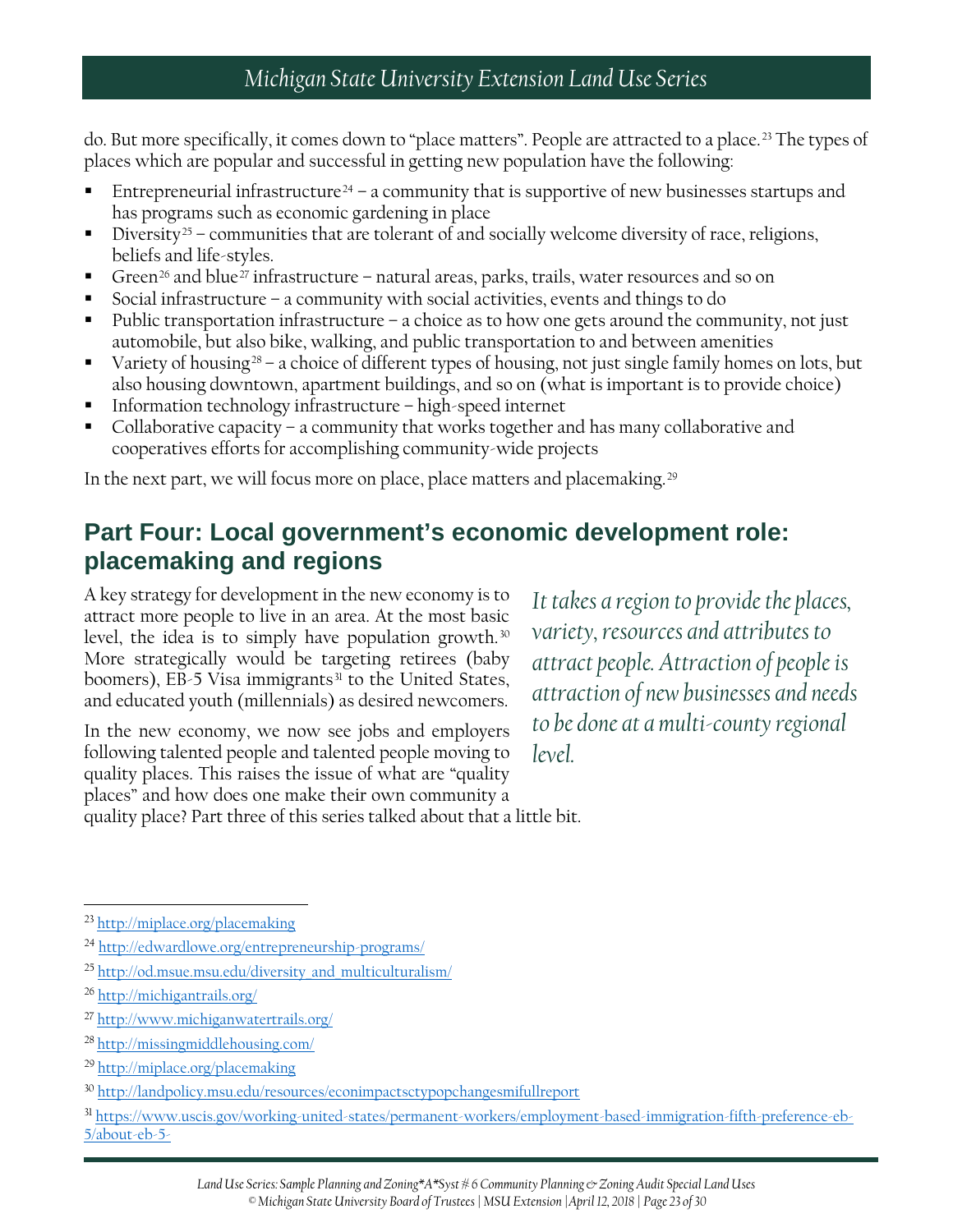

**Figure 2: Components of placemaking | Graphic by Glenn Pape of MSU Land Use Institute from a similar graphic by Project for Public Places, New York.**

The most important thing about "quality place" is that each community has its own unique characteristics. Each community has its own set of assets and attributes that are genuine for that community. One should build on those unique assets to enhance and build place.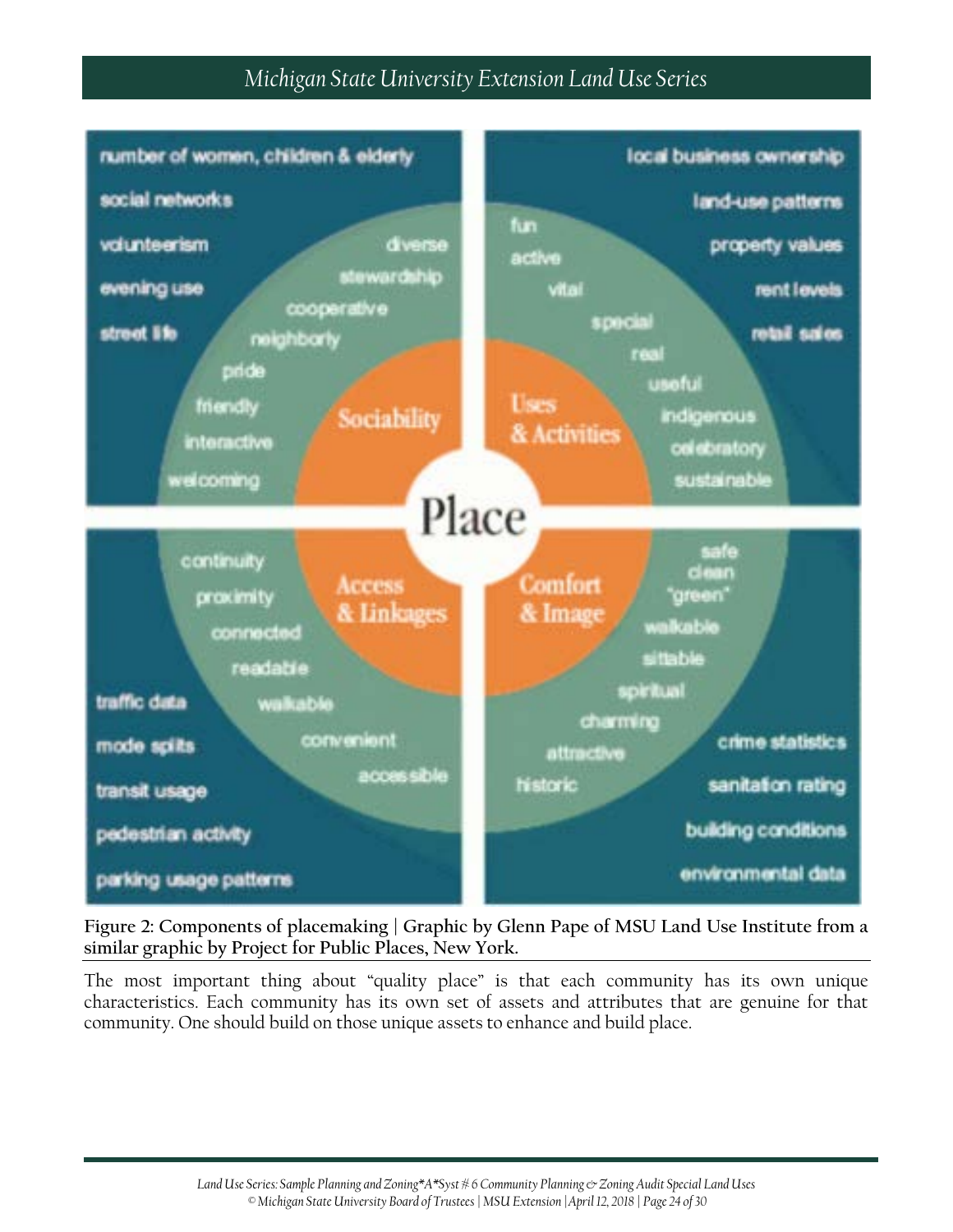Generically, one can point to some characteristics of a place. At a regional level (multiple counties),  $32$  they include attractive, high-quality cities, universities and colleges, first-class medical facilities, regional transit, transportation and highway access, and green<sup>[33](#page-24-1)</sup>/blue<sup>[34](#page-24-2)</sup> infrastructure.

Within a region, each community uses its assets to do its part in the region. No one local government area can be everything that is needed in a region. But they do have a role, contributing their assets as part of the whole for the region.

One of very important findings about successful communities in the new economy is their work was done with a regional (multi-county) partnership. The new economy is regional. People, companies and talent do not move to towns; they move to regions. So, the effort needs to be focused locally but with an eye as to how it works and fits in the larger region. That means local governments, schools and the private sector must all work cooperatively together to market the region.

In Michigan, as a result of the research done by MSU, there are the Michigan Prosperity Regions<sup>[35](#page-24-3)</sup> put forth by Governor Snyder.

The process, or effort, to build "quality place" is called placemaking.<sup>[36](#page-24-4)</sup> That is making place. To explain this it may be easiest to ask you to use your imagination. Think back to the last time you took a vacation or visited another city that you really liked. Now think back to what it is you liked about that place. Make a mental list of those things as you read this.

Now, think about your community. What things on your mental list about the place you visited could be done in your community? Be sure things you list for your community build on the existing strengths and assets your community has. You do not want to try to make your community something it is not. That would look and feel fake and does not work. Actually, doing the things on your list to build strengths and assets in your community is called "placemaking".

Placemaking is one means of attracting people and prosperity to your community. Placemaking done by many communities in a region is one means of attracting people and development to your region.

The imagination example of placemaking, above, is a simplistic explanation. When working with a community, the discussion and making lists needs to be done in an open, inclusive way so many can participate. When done as part of a community, the process is more formal. It starts with knowing your economic region, or sub-region. This is so there is an understanding of what role the community fulfills in the region. For example, a very rural township may have the role to provide growing of local foods or green assets with forest or rivers. A city may be providing a downtown. Another small town may have the cultural arts assets and other communities offering their parts. All together they become a region or sub-region that has a cross section of most the assets that are globally competitive and economically prosperous.

To do all this, one needs to know the assets and resources. So, start with making a list of those things. Then, build on those. Think about how it fits in with the region. That means collectively making a model or region-wide economic plan which connects to demand (regional, national, global). Working as a community group and coordinating with a county and region means talking to your partners often. These

<span id="page-24-0"></span>l <sup>32</sup> <http://www.michigan.gov/dtmb/0,5552,7-150-66155---,00.html>

<span id="page-24-1"></span><sup>33</sup> <http://michigantrails.org/>

<span id="page-24-2"></span><sup>34</sup> <http://www.michiganwatertrails.org/>

<span id="page-24-3"></span><sup>35</sup> <http://www.michigan.gov/dtmb/0,5552,7-150-66155---,00.html>

<span id="page-24-4"></span><sup>&</sup>lt;sup>36</sup> <http://miplace.org/placemaking>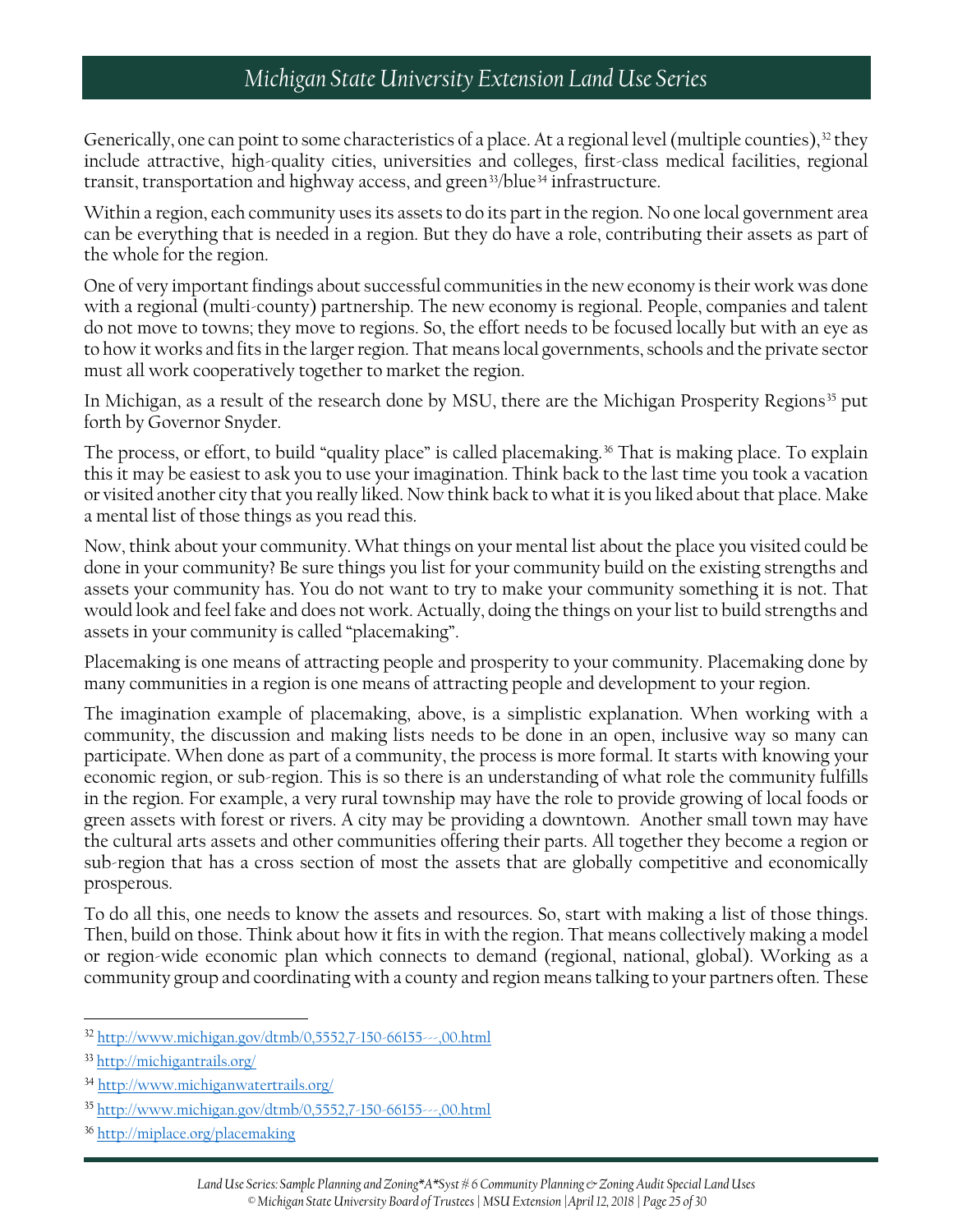partners can be from neighboring communities, counties and regions. It also means partnerships that include each of the public, private, non-profit sectors.

This regional approach also means one gives up some of the old models (see chart with Part 2) of doing business. Economic development is no longer a territory issue. Everyone wins with any one community's gain. Everyone loses when time and resources are spent getting business to move from one place in the region to another place in the region. Be willing to rethink how local funds are spent, to invest elsewhere, or to help investment in another part of the region recognizing the whole region benefits.

In summary, economic development is now all about economic, social and environmental "placemaking". It is one of the main economic strategies for local governments in Michigan and is necessary to catch up with many other states and countries in the western world.

Finally, remember the shift to the new economy came to Michigan later than most places. That means we are behind in the process of creating places where people want to live, work and play. In order for communities to succeed and revitalize, embracing these concepts sooner rather than later is imperative to their success.

There are many excellent resources on placemaking. The main one, written specifically for Michigan is *Placemaking as an Economic Development Tool: A Placemaking Guidebook*. [37](#page-25-1) It is a free PDF download for anyone in Michigan.

### <span id="page-25-0"></span>**Part Five: Prosperity comes from a focus on people, policy and place on a regional scale**

Local governments are not the only ones with an important role to bring Michigan back to prosperity in the new economy. State government and educational institutions also have vital parts to do.

This series spoke of the new economic age and playing field and compared the old economy and new economy, pointing out this shift has already occurred and Michigan still needs to catch up with the change. The series then focused on the importance of attracting people and stated that population growth is economic growth. Thus,

*It takes a region to provide the places, variety, resources and attributes to attract people. Economic development also needs to be coordinated among state, regional, educational, local government and private sectors.*

population attraction strategies by local communities are important with placemaking<sup>[38](#page-25-2)</sup> and local government coordinating with regions.

For the state as a whole, the research done by MSU and other Michigan universities outlined fourteen broad categories of strategies for having prosperity. Those fourteen categories can be divided into three general areas: people, policy and place.

These three general areas also tend to fall into different camps for implementation. Issues around people are things most likely to be within the realm of the education system. Policy focuses on state-wide organizations and state government. Place are things best suited for local and regional government.

l

<span id="page-25-1"></span><sup>&</sup>lt;sup>37</sup> <http://landpolicy.msu.edu/resources/pmedtguidebook>

<span id="page-25-2"></span><sup>38</sup> <http://landpolicy.msu.edu/resources/pmedtguidebook>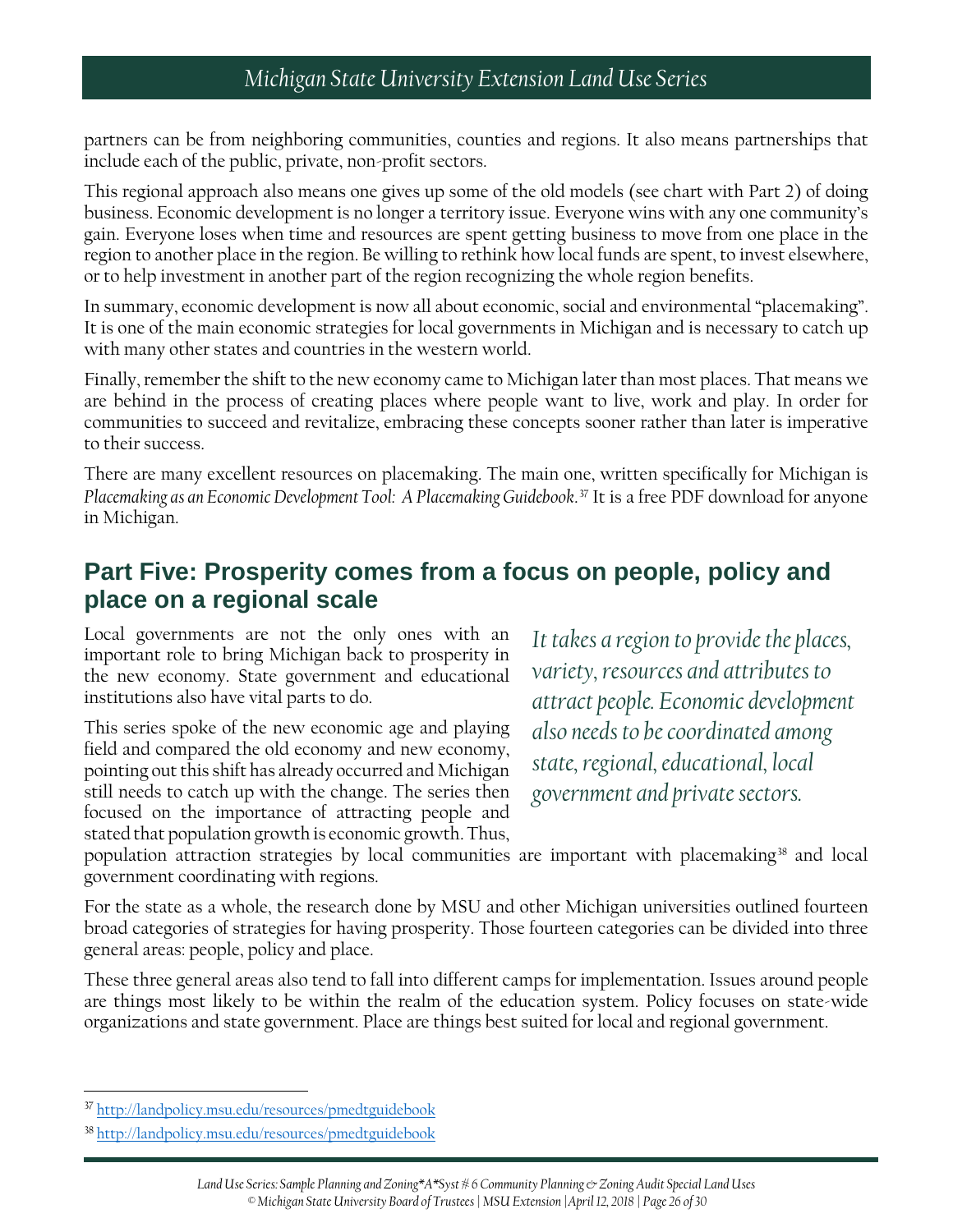In the new economy, businesses think in regional terms. An industry does not choose to move to a township, village, county or a city. An industry is choosing to locate in a region or sub-region. The assets and attributes businesses look for is more than what exists in a single municipality. The customer base, labor pool, education system, medical services and many more things are regional (multiple counties) or sub-regional (maybe two counties) in size. If local government is not also thinking in regional terms and presenting a regional picture, it runs the danger of not even speaking the same language as the industry it is trying to attract.

This should not be a surprise. A question I often ask an audience is, "How many of you live, shop, work, play, learn, socialize, go to church and everything else without ever leaving the boundaries of your local government?" Of course, no one raises their hand. We all live our lives in a region or sub-region. The regional approach for new economy strategies about people, policy and place also apply.



#### Figure 1 - Fourteen Strategy Categories

**Figure 3 Categories of across-the-board various strategies for Michigan to be competitive in the new economy. | Results of a Land Policy Institute Prosperity Initiative for Michigan**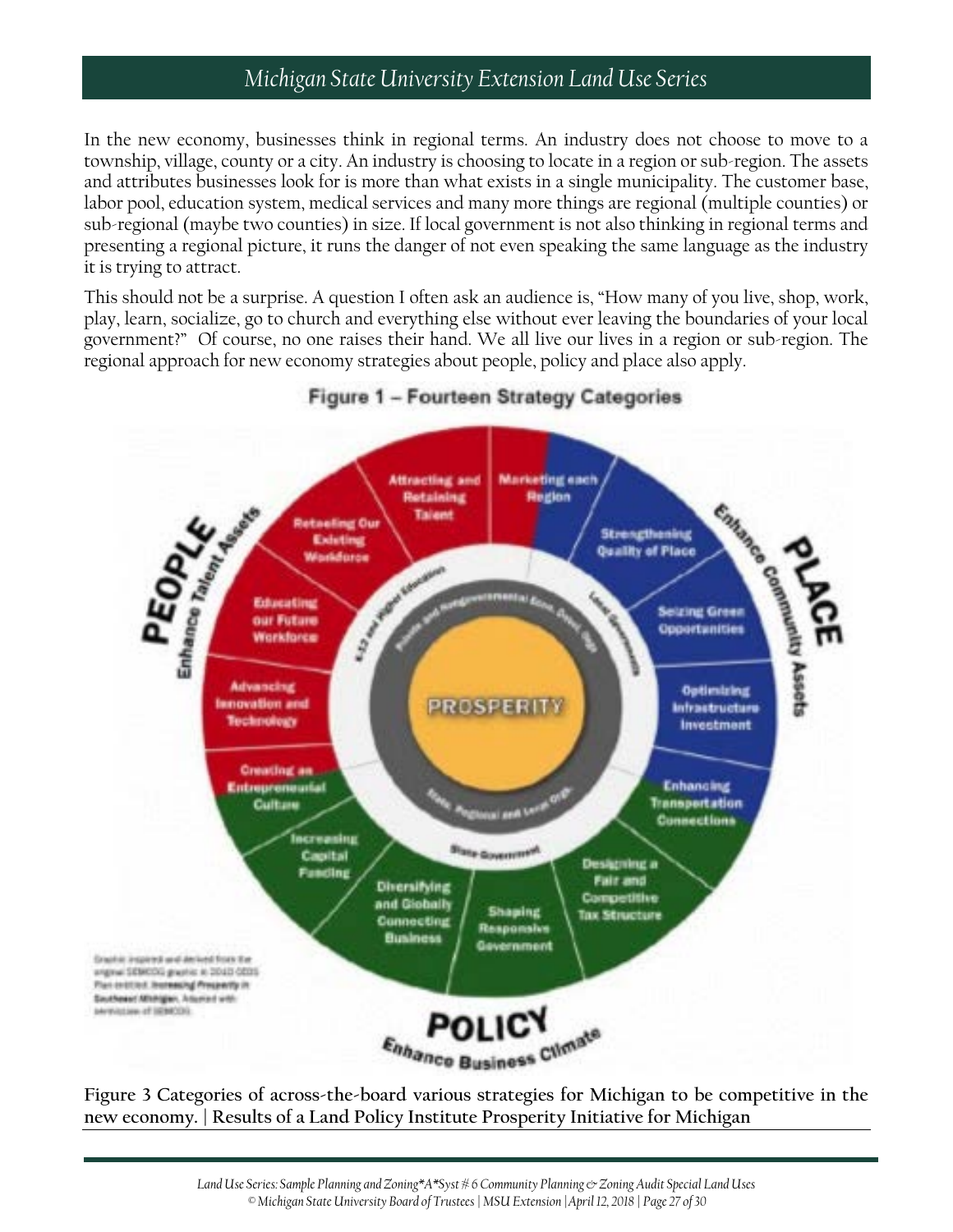The first area is a focus on people, enhancing the talent and skills that people have. This largely falls to the educational system. That includes K-12, community colleges, universities, Michigan Works, private and nongovernmental organizations, and economic development organizations. Strategies include educating our future workforce. In the new economy, there is a direct relationship between how well the population is educated and the median income in the state. In the old economy, that was not the case, and Michigan did well median income-wise. Today it is very important. The states with the most economic success and highest median income have a workforce which has 50 percent with bachelor degrees or higher. Michigan's is around 25-27 percent. This is not saying everyone has to go to college, but a larger percentage of students should be receiving higher education. Additional strategies are retooling the existing workforce, attracting and retaining talent. It also means advancing innovation and technology with training, research and development. The educational and nongovernmental organizations also have a role to create an entrepreneurial culture through the teaching of creative arts and community acceptance and fostering of entrepreneurialism. A strategy is also to work to market and promote the region the education institutions are located within.

While the accompanying graphic and this article divide economic development tasks among various government entities, it does not have to be done that way. For example, Kalamazoo Promise<sup>[39](#page-27-0)</sup> is a multigovernment and non-profit effort. Many communities understand the attraction of knowledge/talent workers means getting education beyond high school. So, various structures of investment in higher education are being done within a number of Michigan communities. The goal is to grow that talent right at home. Success is pointed out by research done by the W. E. Upjohn Institute for Employment Research:[40](#page-27-1) Kalamazoo scholarships increased the number college degrees received. For every \$1 invested in college, one can expect \$11 more in pay over the course of a person's career. Higher education pays back big time, not just for the individual with higher pay and health, but also for the region. The more educated the workforce, the faster the recovery from recessions, and the more attractive those communities are to potential new employers, according to the Kresge Foundation's<sup>[41](#page-27-2)</sup> materials.

So, while education mainly falls to the education system, local government and non-profit organizations can also have an important role.

The second area focuses on policy and improving the business climate. It is largely a state government (legislature) function and deals with regional and local organizations. Shaping responsive government to the needs of the new economy (including focusing state services around the new state regions) becomes an important strategy. The state can also diversify and globally connect businesses. Financial issues include increasing capital funding and designing a fair and competitive tax structure. The state level efforts also have a role to create an entrepreneurial culture with the education system. Also, the state can enhance transportation connections and choices.

The local role for this means streamlining zoning and local review and approval processes. Things like one-stop-shopping so one can get all their permits with one stop and one location. Strategies include having deadlines decisions on site plan review, special use permits; considering home occupations as an "automatic" activity in a home; mixed use districts, downtowns; allowing a mix of housing types; broadly defined agriculture that allows many more types of activities; accommodating alternative energy (with such structures as part of buildings, etc.); fewer special uses replaced with permitted uses; and requiring affordable housing for the workforce.

<span id="page-27-0"></span> $\overline{\phantom{a}}$ <sup>39</sup> <https://www.kalamazoopromise.com/>

<span id="page-27-1"></span><sup>40</sup> <http://www.upjohn.org/>

<span id="page-27-2"></span><sup>41</sup> <http://kresge.org/programs/education>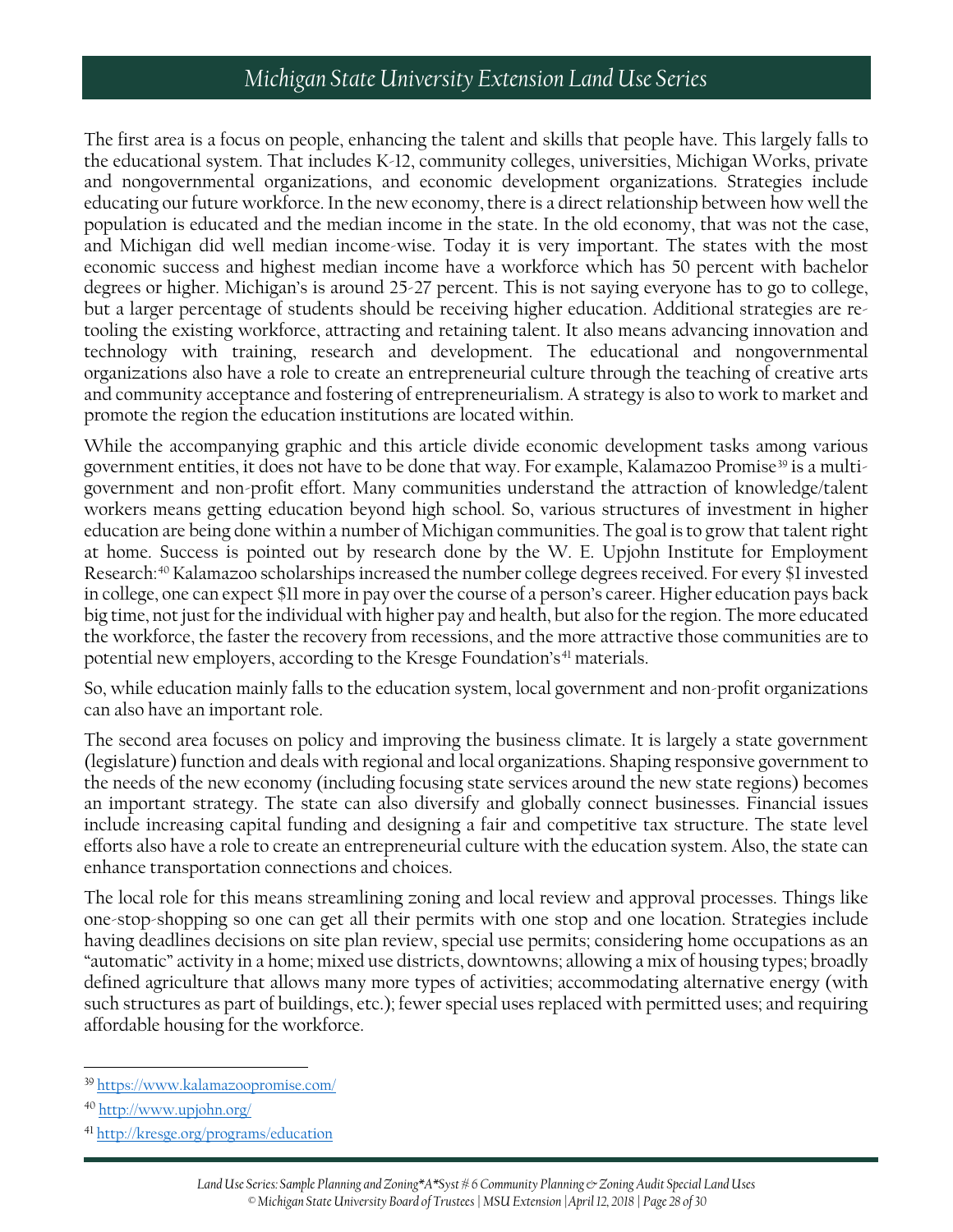The third area is a focus on place, enhancing community through placemaking, and is done by city, village, township and county governments; regions; private and nongovernmental organizations; and economic development organizations. This series of articles already focused on strengthening quality of place (placemaking and all that entails) in part 4. This includes enhancing green and blue infrastructure opportunities. It also means optimizing infrastructure investment, such as re-directing some spending toward new technology like high-speed internet. It also means working with state efforts to enhance transportation connections and choices and working with educational systems to market and promote the region.

All these efforts need to work together. There are many different actors needed to do all these things. Coordination between them all is necessary. If that cooperation does not already exist, it needs to be initiated. In part three of this series, we pointed out that a community that works together has many collaborative and cooperative efforts (between public, private, non-governmental and non-profit organizations) for accomplishing community-wide projects and will be several steps ahead toward prosperity.

In part four, we indicated this cooperation needs to also span geography to be regional. It was one of the very important findings about successful communities in the new economy: having a regional (multicounty) partnership.

Two final thoughts: Dr. Adesoji "Soji" Adelaja,<sup>[42](#page-28-1)</sup> the professor of economics that headed up the applied research behind what Michigan needs to be doing to be prosperous in the new economy, said in exasperation, "Michigan has the natural resources, people and all the other assets for economic success that the rest of the world envy. But no one seems to promote them or use them, and some do not even recognize them as assets." How can a state be so blind to all it has at its disposal? The point is, Michigan has the resources<sup>[43](#page-28-2)</sup> needed to be successful.

Finally, Michigan was a system of economic downtown for decades. It will take dedication, long-term commitment and many years for strategies outlined here to have full effect.

## <span id="page-28-0"></span>**Authors**

This publication was developed in collaboration by:

- Brad Neumann, Senior Educator, Government and Public Policy, MSU Extension, Michigan State University
- Kurt H. Schindler, Distinguished Senior Educator Emeritus, Government and Public Policy, MSU Extension, Michigan State University
- Jasneet Sharma, Land Policy Educator, MSU Extension, Michigan State University

Reviewed by:

l

- Jason Ball, MSU Graduate Student in Urban & Regional Planning.
- Ryan Coffey, Educator, Government and Public Policy, MSU Extension, Michigan State University
- Bill Hokanson, Township Planning Commission Chair Emeritus, Fabius Township (St. Joseph County).
- Leslie Johnson, Editor, MSU Agriculture and Natural Resources Communications.

<span id="page-28-1"></span><sup>42</sup> [http://www.afre.msu.edu/people/adelaja\\_a/bio-info](http://www.afre.msu.edu/people/adelaja_a/bio-info)

<span id="page-28-2"></span><sup>&</sup>lt;sup>43</sup> [http://msue.anr.msu.edu/news/local\\_government\\_has\\_a\\_major\\_role\\_in\\_revitalizing\\_michigans\\_economy](http://msue.anr.msu.edu/news/local_government_has_a_major_role_in_revitalizing_michigans_economy)